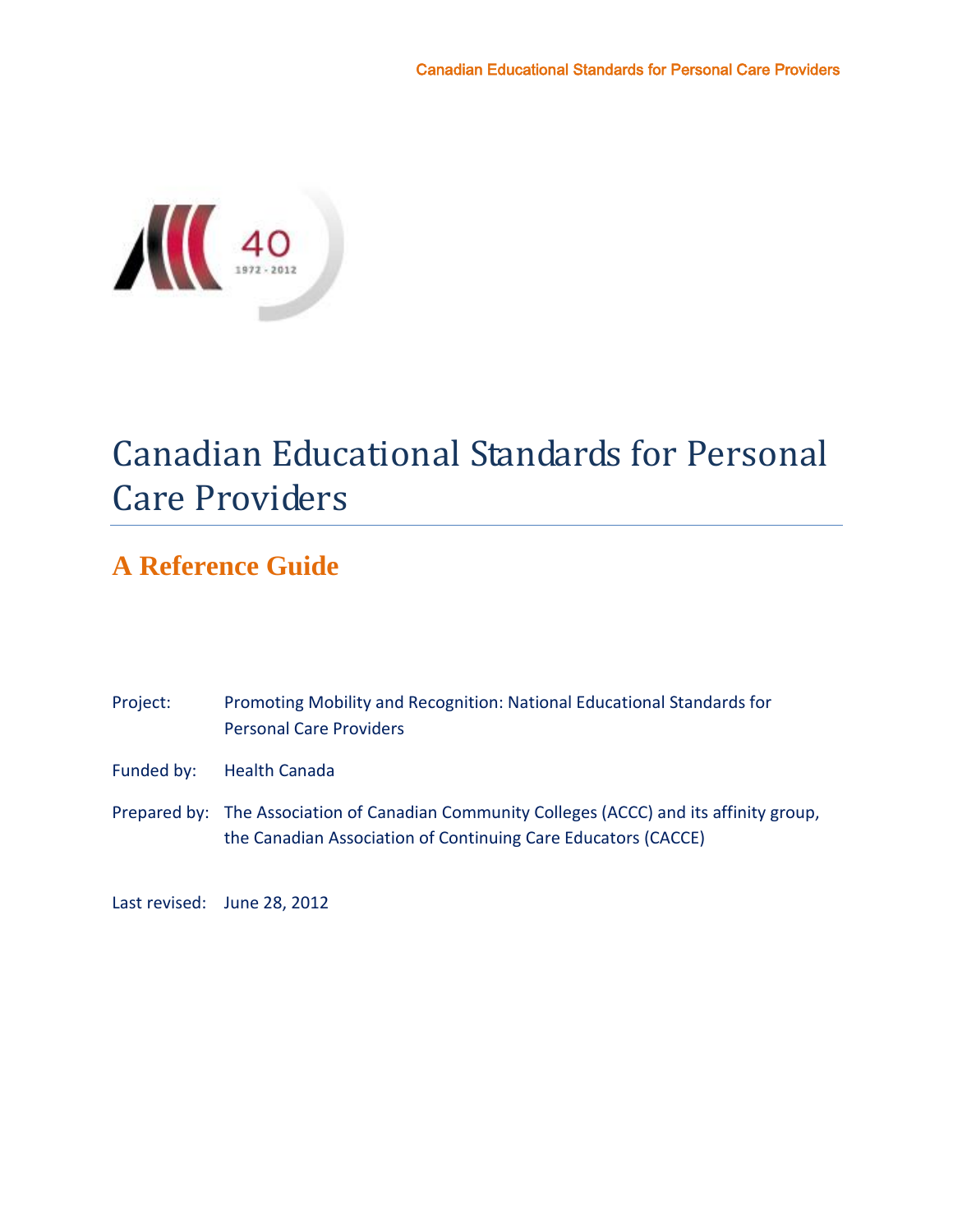# **Table of Contents**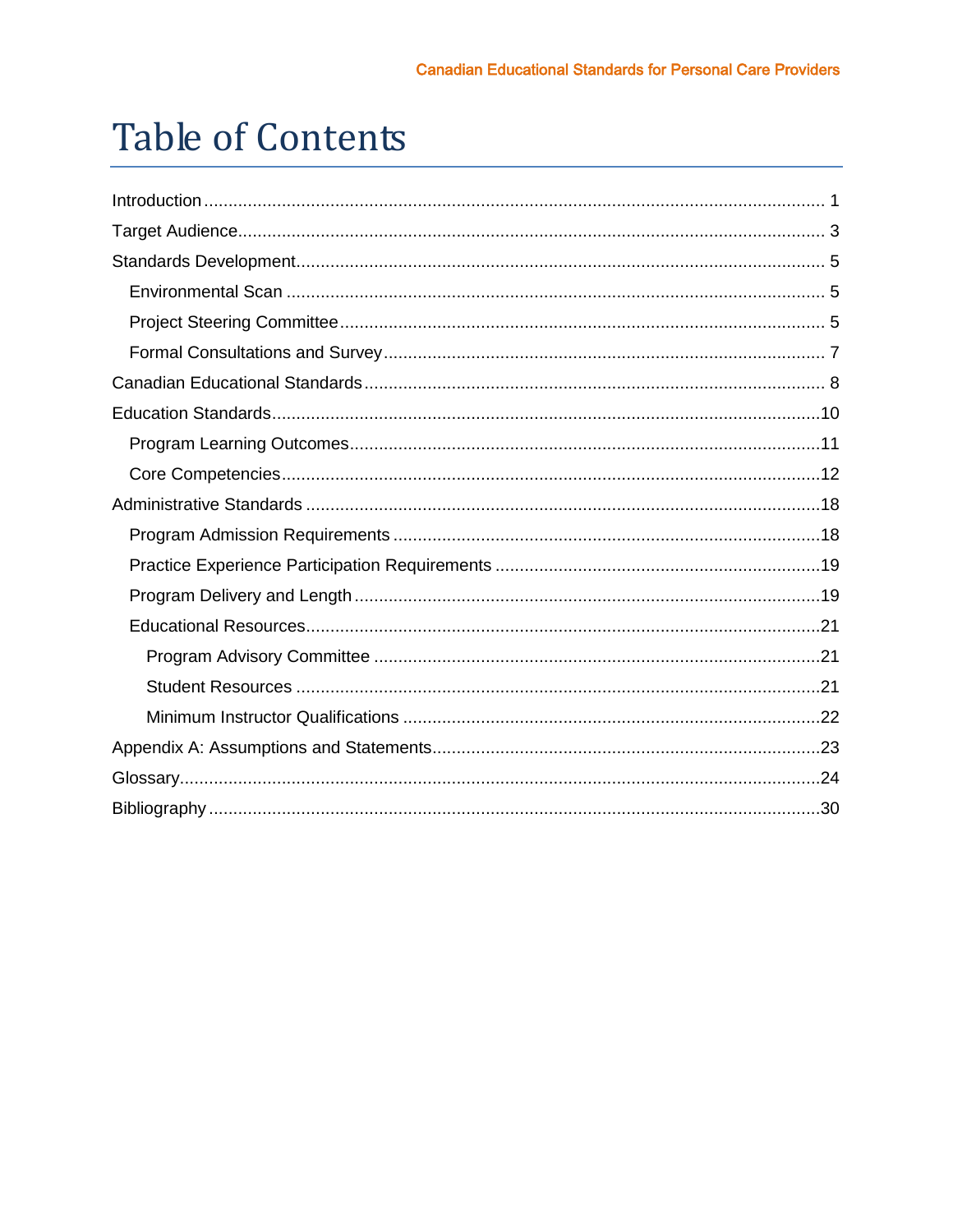# <span id="page-2-0"></span>Introduction

Personal care providers are valuable front-line members of many health care teams who provide assistive-level personal and supportive care to clients with defined health needs. In Canada, personal care providers are identified by various occupational titles including, but not limited to: personal support worker, health care aide/assistant, home care assistant, and continuing care assistant.

> The term 'personal care provider' is used in this document to identify health care providers who are not licensed or regulated by a membership organization, government, or regulatory body, and who perform services under the direction of licensed healthcare professionals (e.g., registered nurse), or employers in a variety of settings (e.g., long-term care, continuing care, acute care and home care), in accordance with care plans.

> The focus of these standards is on the educational preparation of personal care providers who work with elderly clients who have defined health care needs (physical and/or psychological). It is however acknowledged that personal care providers work with clients of all ages; therefore, the educational standards are relevant to all personal care provider programs.

Educational standards and programs for personal care providers vary widely in Canada's public colleges, private career colleges, training centers, and high schools. Moreover, personal care providers are not monitored by any national or provincial/territorial professional, government, or regulatory body. Without national oversight and standardization in education, barriers for both graduates and potential employers in the field have emerged, particularly in the realm of skill transferability and competency profiles. Establishing educational standards addresses the core elements required for curriculum development and provides a benchmark for employers seeking qualified care providers. Additionally, educational standards provide a reference for people seeking an educational program to prepare them for a career as a personal care provider. Thus, it is vital for education and government sectors to understand and address these issues through the development of national educational standards.

In 2002, a group of five public college educators representing personal care provider education programs from the western provinces approached the Association of Canadian Community Colleges (ACCC) for support in reaching out to their eastern colleagues. This group had been meeting for several years and had worked to forge articulation of their institutions' programs. The result was a National Symposium for Community College Educators of Unregulated Health Care Workers, held in Ottawa in February 2004. Over 70 participants from colleges across Canada met to discuss the challenges and barriers that exist across provinces/territories relevant to the education of personal care providers.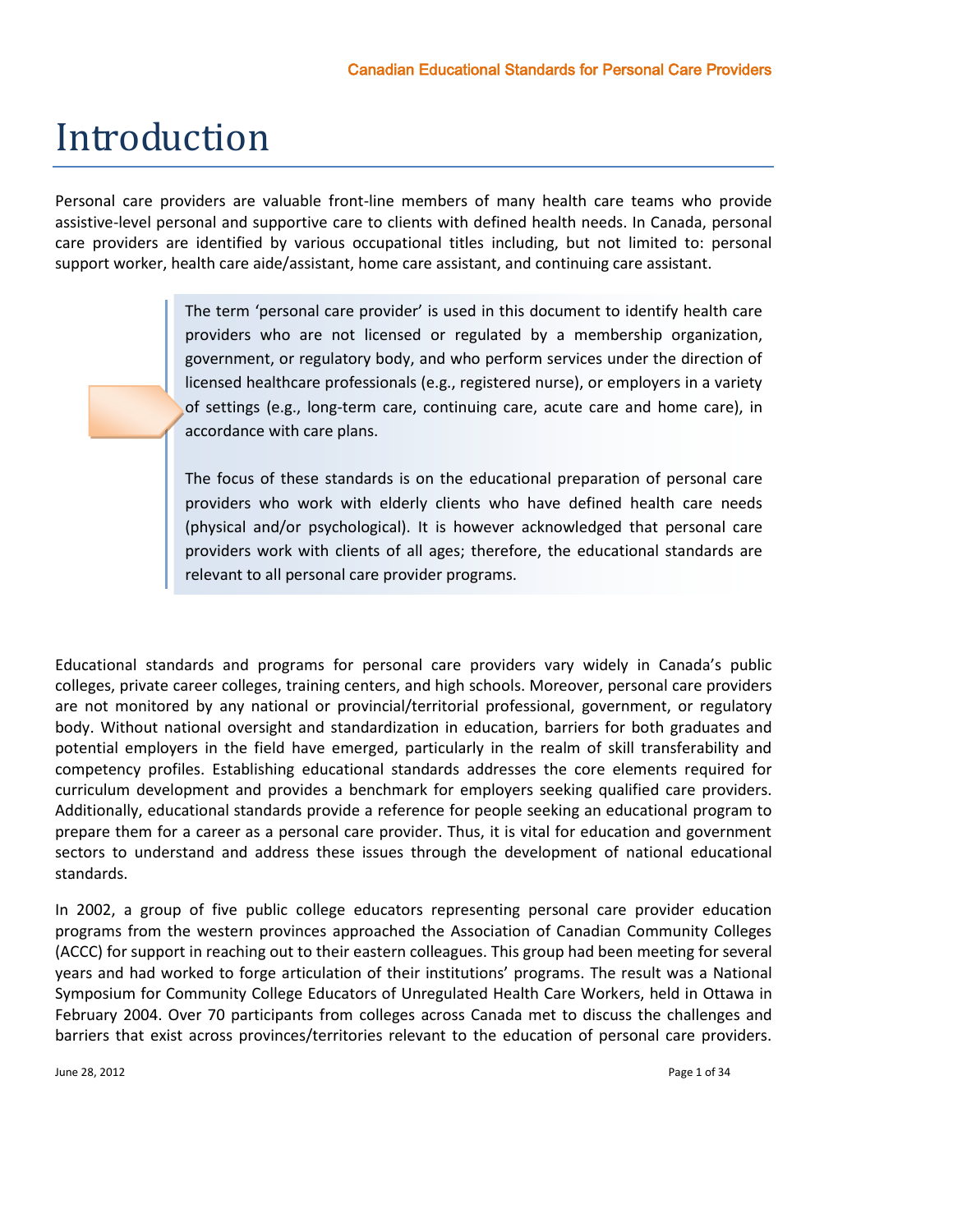#### Canadian Educational Standards for Personal Care Providers

During the proceedings, support emerged for the establishment of an ACCC affinity group, the Canadian Association of Continuing Care Educators (CACCE). Over the past few years, CACCE has actively worked towards the development of national educational standards for personal care provider programs, and in the process has gathered information on core competencies across Canada. An internal report of this work was presented to the CACCE members at its Annual General Meeting in 2009. The work of this ACCC Affinity Group formed the foundation for a proposal to Health Canada to seek funding for the development of national educational standards for voluntary integration into personal care provider educational programs.

The educational standards that follow emerged from an environmental scan and a national consultation. The overarching intent of the standards is to promote public safety and effective client care. The process and content are intended to support consistency, mobility**,** transparency, and quality in the educational preparation of personal care providers. Student competence and success is to be achieved by prescribing a high degree of structure, coordination, and interdependence among program elements.

The standards outlined in this guide are intended to build on the strengths existing in provinces and territories, recognizing the efforts of many toward strengthening personal care provider education. These standards are intended to be used voluntarily as a framework for comparing and/or enhancing existing curricula, standards, or curricular frameworks. This guide will serve as a reference for enhancing personal care provider programs to address the evolving needs of the health care sector, and provide recognition of the significant role played by personal care providers.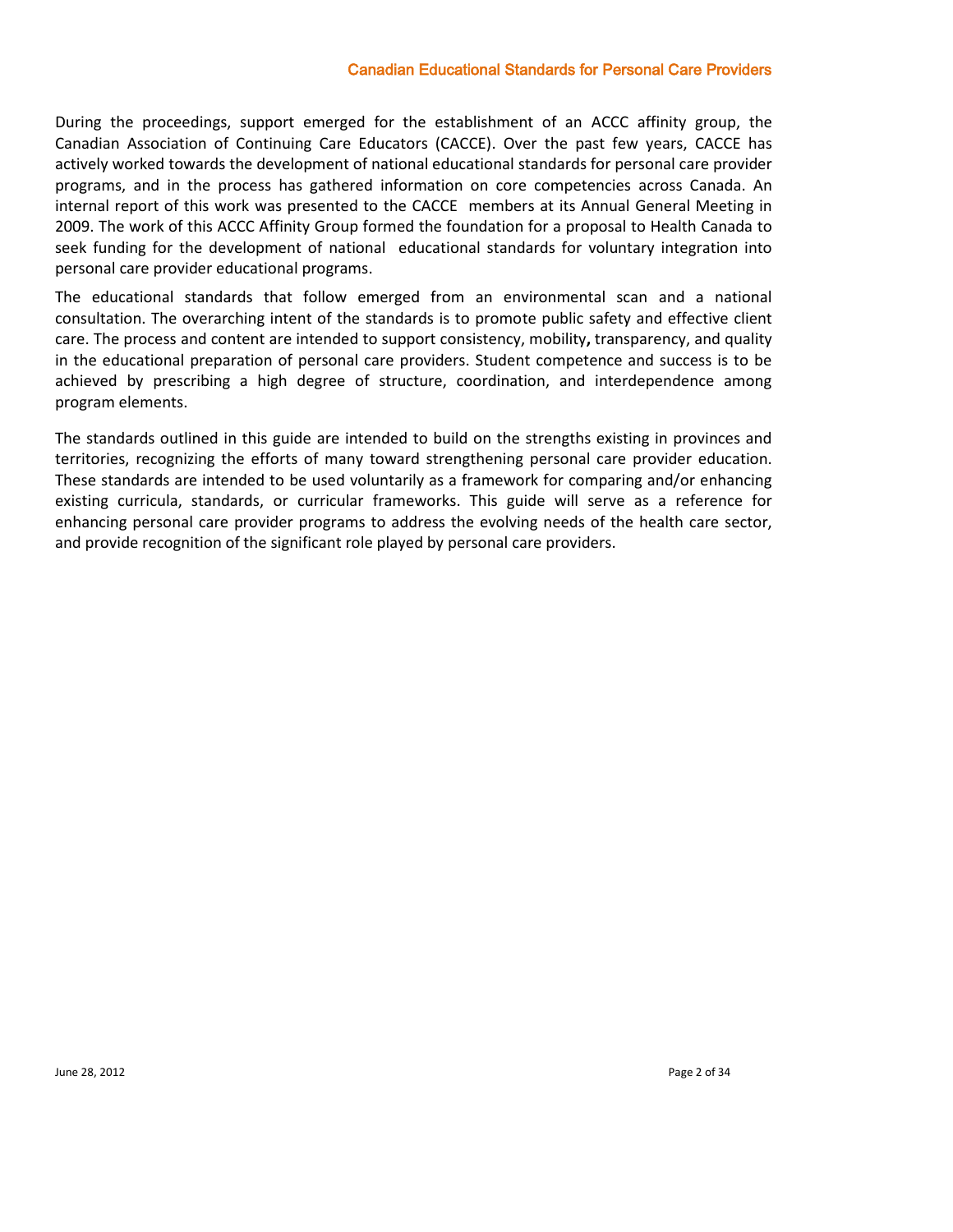# <span id="page-4-0"></span>Target Audience

The educational standards in this document have been constructed for national use and therefore may not contain all applicable standards required by all educational programs in Canada.

The focus of these standards is on the educational preparation of personal care providers who work with elderly clients who have defined health care needs (physical and/or psychological). It is however acknowledged that personal care providers work with clients of all ages, therefore the educational standards have relevance to all personal care provider programs.

As it is not the intent of this document to produce all possible standards, we recommend local jurisdictions, provinces, and territories use them to expand, elaborate, and/or enhance what has been provided to accommodate local needs.

The steps in voluntarily adopting the national educational standards for personal care provider programs begin with determining the target audience and beneficiaries. The table below describes the individuals, organizations and levels of government that could be impacted.

|                                   | <b>Target Audience</b>                                                                                                                                                                                                                                                                                                                                                                                  | <b>Beneficiaries</b>                                                                                                                                                                                                                                                                                                                                                                                    |  |  |  |
|-----------------------------------|---------------------------------------------------------------------------------------------------------------------------------------------------------------------------------------------------------------------------------------------------------------------------------------------------------------------------------------------------------------------------------------------------------|---------------------------------------------------------------------------------------------------------------------------------------------------------------------------------------------------------------------------------------------------------------------------------------------------------------------------------------------------------------------------------------------------------|--|--|--|
| Local                             | Students in Personal Care Provider<br>$\bullet$<br>programs<br>Personal Care Providers<br>$\bullet$<br>Health educators<br>$\bullet$<br>Clinical instructors and community-<br>$\bullet$<br>based preceptors<br>Personal Care Provider employers                                                                                                                                                        | Health care career students<br>$\bullet$<br>Public and private Personal Care<br>$\bullet$<br>Providers<br>Health professionals (e.g., RNs,<br>$\bullet$<br>LPNs, RPNs)<br>Health care institutions, settings and<br>$\bullet$<br>management organizations (e.g.,<br>regional health authorities)<br><b>Educational institutions</b><br>$\bullet$<br>Health care clients and their families<br>$\bullet$ |  |  |  |
| Provincial/<br><b>Territorial</b> | Health care provider associations<br>$\bullet$<br>Regulatory bodies<br>$\bullet$<br>Client/consumer associations<br>$\bullet$<br>Provincial/territorial ministries<br>$\bullet$<br>responsible for the educational<br>program for personal care providers<br>and post-secondary education<br>Provincial/territorial health ministries<br>٠<br>Provincial registries for personal care<br>٠<br>providers | Provincial/territorial governments'<br>$\bullet$<br>education and health policy decision<br>makers<br>Provincial regulators<br>$\bullet$                                                                                                                                                                                                                                                                |  |  |  |

Table 1: Target Audience and Beneficiaries for National Educational Standards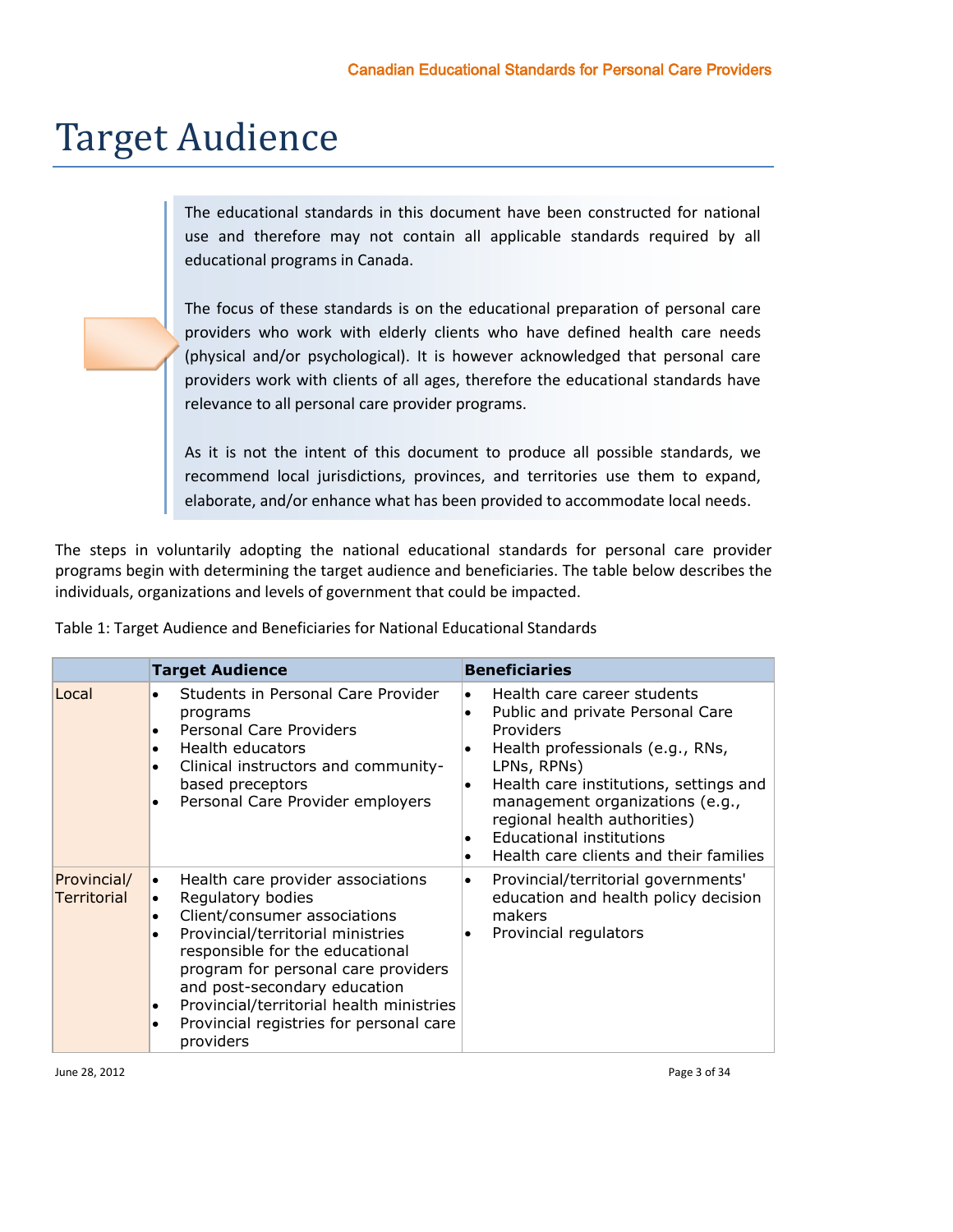Table 1 Continued: Target Audience and Beneficiaries for National Educational Standards

|                               | <b>Target Audience</b>                                                                                                                                                                                                                                            | <b>Beneficiaries</b>                                                                                                      |  |  |  |
|-------------------------------|-------------------------------------------------------------------------------------------------------------------------------------------------------------------------------------------------------------------------------------------------------------------|---------------------------------------------------------------------------------------------------------------------------|--|--|--|
| Federal                       | Health Canada<br>٠<br>National associations for relevant<br>$\bullet$<br>professions (e.g., Canadian Nurses<br>Association, Canadian Council for<br>Practical Nurse Regulators,<br>Registered Psychiatric Nurses of<br>Canada), faculty associations              | Federal health research/information<br>$\bullet$<br>agencies<br>Federal government health policy<br>$\bullet$<br>branches |  |  |  |
| National/<br>Pan-<br>Canadian | Health care and/or education<br>$\bullet$<br>membership associations (public and $\cdot$<br>private)<br>Canadian Healthcare Association<br>Health, Education, Community<br>Action, Leadership (HEAL)<br>Association of Canadian Community<br>٠<br>Colleges (ACCC) | Client advocacy groups<br>$\bullet$<br>Health care providers                                                              |  |  |  |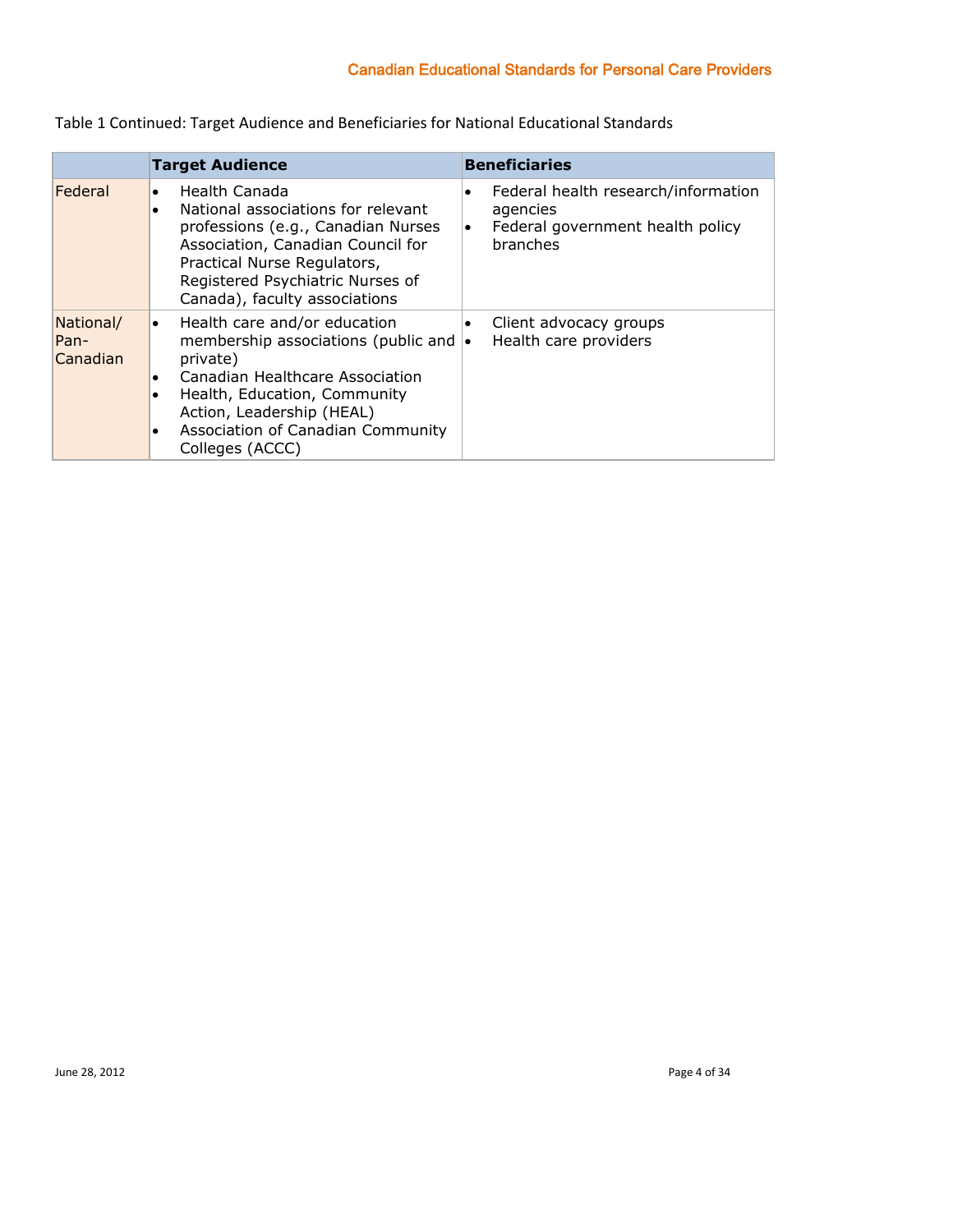# <span id="page-6-0"></span>Standards Development

The national educational standards were derived from information obtained from an environmental scan, the work of the Project Steering Committee, and the review of standards by many stakeholders via formal consultations, focus groups and an online survey. The following is a brief summary of the steps involved in the process.

## **Environmental Scan**

<span id="page-6-1"></span>As stated in the report<sup>1</sup> "National Educational Standards for Personal Care Providers: Environmental Scan," this project was designed to gather information, through an environmental scan, from a sample of educational institutions offering personal care provider programs in Canada. Detailed information on the following was collected and analyzed:

- providing an overview of provincial and territorial curricula,
- identifying nomenclature used across Canada for personal care providers,
- examining program entrance requirements,
- examining program delivery and length,
- examining program learning outcomes and core competencies, and
- examining components of the prior learning assessment and recognition (PLAR) process.

The resulting database presented several considerations and recommendations for national educational standards for personal care provider programs. This information served as a foundation in the development of the educational standards.

# **Project Steering Committee**

 $\overline{a}$ 

<span id="page-6-2"></span>The Project Steering Committee was comprised of multiple stakeholders from across Canada who guided the development of national educational standards at all stages, providing expert review and feedback. Part of the process involved identifying guiding principles which shaped the national educational standards (Table 2). To encourage clarity in interpretation and to describe the scope of the standards, the principles are presented in a format which describes what the standards are and what they are not. Appendix A provides information used to guide the creation of standards with respect to quality, assumptions, and grounded statements.

June 28, 2012 Page 5 of 34  $1$  Report will be released to the public during spring/summer 2012.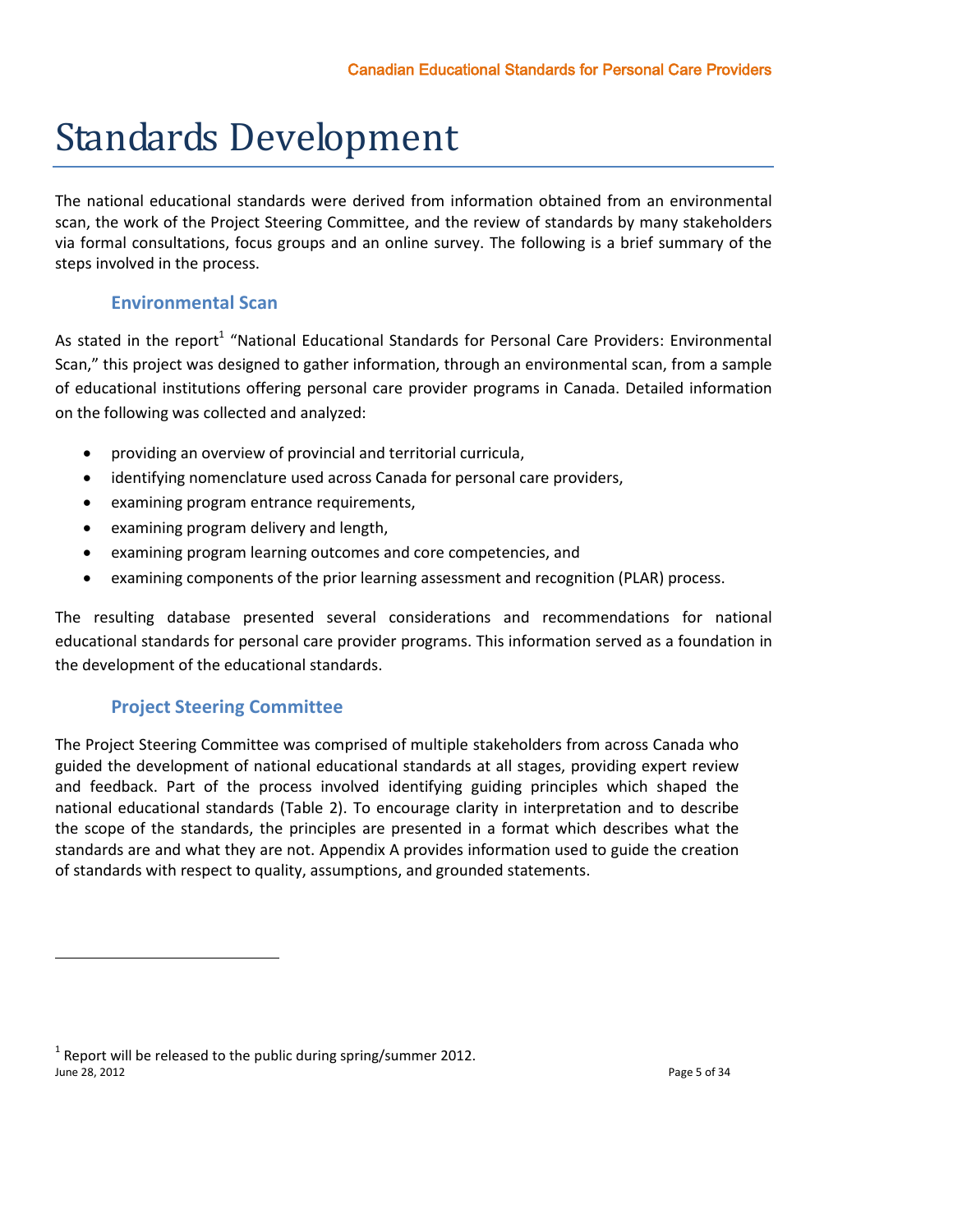Table 2: Guiding Principles for the National Educational Standards for Personal Care Providers

| <b>National Educational Standards:</b>                                                                                                                                                                      |                |                                                                                                                                                                     |
|-------------------------------------------------------------------------------------------------------------------------------------------------------------------------------------------------------------|----------------|---------------------------------------------------------------------------------------------------------------------------------------------------------------------|
| ARE standards for education programs,<br>intended to help ensure graduates in<br>Canada are able to work effectively,<br>competently and ethically, thus enhancing<br>public safety                         | 1              | ARE NOT accreditation nor occupational<br>standards, nor do they infer any relationship<br>to scope of employment requirements upon<br>graduation                   |
| ARE standards to support and enhance<br>existing curriculum                                                                                                                                                 | $\overline{2}$ | ARE NOT proscriptive curricula, nor are they<br>meant to replace existing provincial or<br>territorial curricula, standards or frameworks                           |
| ARE broad and flexible to allow for<br>innovation and development by educational<br>providers within their programs                                                                                         | 3              | ARE NOT a description of the detailed<br>individual components of all competencies                                                                                  |
| ARE developed to enhance consistency in<br>quality of education and transferability of<br>credentials                                                                                                       | 4              | ARE NOT mandatory, as currently there are<br>no mechanisms to monitor compliance                                                                                    |
| ARE a road-map for educators working<br>towards continuous improvement of<br>teaching and learning (Klieme et al., 2004)                                                                                    | 5              | ARE NOT synonymous with educational<br>quality, as defining competence will not<br>automatically translate to better educational<br>outcomes for all (Hunter, 2011) |
| ARE set beyond minimum competence<br>standards with the goal of encouraging<br>continued growth and development in<br>educational content and preparation                                                   | 6              | ARE NEITHER the least nor most rigorous of<br>standards but the ones commonly<br>subscribed to and demonstrably predictive<br>of competent work                     |
| ARE designed to evolve along with the<br>changing needs of the Canadian health care<br>system, educational providers, new client<br>health needs, new models of care, and new<br>technologies (Dukes, 2009) | 7              | ARE NOT prescriptive and do not indicate<br>specific methods for achievement                                                                                        |
| ARE based on research and consultation,<br>guided by a multi-disciplinary Steering<br>Committee                                                                                                             | 8              | <b>ARE NOT arbitrary</b>                                                                                                                                            |
| ARE intended to describe broad program<br>outcomes and core competencies                                                                                                                                    | 9              | <b>ARE NOT fixed or inalterable</b>                                                                                                                                 |
| ARE integrated, interrelated and meant to<br>be applied systematically                                                                                                                                      | 10             | ARE NOT meant to be considered in isolation<br>of the other components                                                                                              |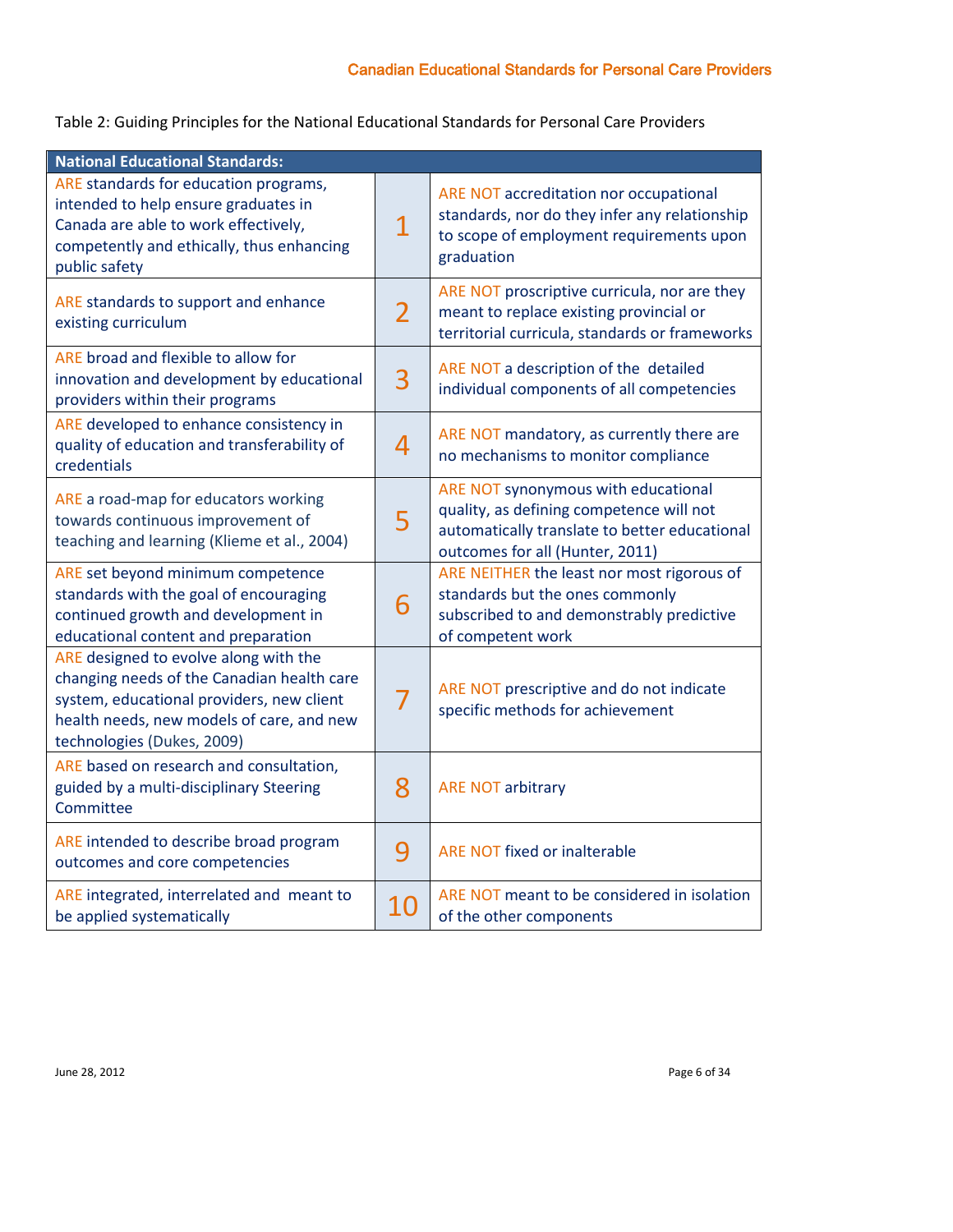### **Formal Consultations and Survey**

<span id="page-8-0"></span>Formal consultations consisting of interviews and scheduled focus groups with identified stakeholders were designed to obtain expert input into the proposed standards document. An online survey was created and disseminated for completion for those that were not able to participate in the consultation process. Table 3 provides an overview of the types of stakeholders that responded in the formal consultations and to the online survey, by their location. Upon completion of the consultations, the Project Steering Committee met to review the revised standards and finalize any remaining items.

| Provinces/<br><b>Territories</b><br>(focus group and<br>survey participants) | Education<br>$\sim$<br>Reps. | Employers      | Personal Care<br>Provider <sup>3</sup> | Union Reps. | presentative<br>Reg.Body<br><b>Rej</b> | Reps<br>Ministry | Reps.<br>Nursing | $S$ peaking <sup>4</sup><br>French | CACCE          | Org. Reps<br>National | Other (Survey<br>Only) | <b>TOTAL</b>    |
|------------------------------------------------------------------------------|------------------------------|----------------|----------------------------------------|-------------|----------------------------------------|------------------|------------------|------------------------------------|----------------|-----------------------|------------------------|-----------------|
| Alberta                                                                      | 14                           | 20             | $\overline{2}$                         | $\mathbf 0$ | 4                                      | 4                | 7                | $\Omega$                           | $\mathbf{1}$   | $\overline{2}$        | 8                      | 62              |
| <b>British Columbia</b>                                                      | 17                           | 11             | 0                                      | 4           | 7                                      | 5                | 7                | $\Omega$                           | 2              | $\Omega$              | 4                      | 57              |
| <b>Manitoba</b>                                                              | 17                           | 20             | $\overline{2}$                         | $\Omega$    | 2                                      | 2                | 7                | $\Omega$                           | $\overline{2}$ | $\mathbf{1}$          | $\mathbf{1}$           | 54              |
| <b>New Brunswick</b>                                                         | 10                           | $\overline{2}$ | 3                                      | $\mathbf 0$ | 0                                      | 1                | 3                | 3                                  | $\mathbf{1}$   | $\mathbf{1}$          | $\overline{2}$         | 26              |
| <b>Newfoundland and</b><br>Labrador                                          | $\overline{0}$               | $\overline{2}$ | 0                                      | $\Omega$    | $\Omega$                               | 1                | 1                | 0                                  | $\Omega$       | $\Omega$              | $\overline{2}$         | $6\phantom{1}6$ |
| <b>Northwest</b><br><b>Territories</b>                                       | $\mathbf{1}$                 | 4              | 5                                      | $\Omega$    | $\Omega$                               | $\Omega$         | 0                | 0                                  | $\Omega$       | $\Omega$              | $\mathbf 0$            | 10              |
| <b>Nova Scotia</b>                                                           | 13                           | 12             | 19                                     | 1           | 1                                      | 2                | 5                | $\Omega$                           | 0              | $\Omega$              | 4                      | 57              |
| <b>Nunavut</b>                                                               | $\Omega$                     | $\Omega$       | 0                                      | $\Omega$    | $\Omega$                               | 2                | $\mathbf{0}$     | $\Omega$                           | 0              | $\Omega$              | 0                      | $\overline{2}$  |
| Ontario                                                                      | 34                           | 7              | 3                                      | $\Omega$    | 1                                      | $\overline{0}$   | 5                | 4                                  | 3              | 11                    | 10                     | 78              |
| <b>Prince Edward Island</b>                                                  | 4                            | $\Omega$       | $\mathbf{1}$                           | $\Omega$    | 2                                      | $\Omega$         | $\mathbf{0}$     | $\Omega$                           | 0              | $\Omega$              | 0                      | $\overline{7}$  |
| Quebec                                                                       | 2                            | $\Omega$       | 0                                      | $\Omega$    | 0                                      | $\mathbf{0}$     | 0                | 4                                  | 0              | $\Omega$              | 0                      | 6               |
| Saskatchewan                                                                 | 5                            | 10             | 5                                      | 0           | 4                                      | 4                | 5                | $\Omega$                           | 1              | 1                     | 4                      | 39              |
| Yukon                                                                        | $\overline{2}$               | 2              | 3                                      | $\Omega$    | 0                                      | 2                | 0                | 0                                  | 0              | $\Omega$              | $\mathbf 0$            | 9               |
| <b>TOTAL</b>                                                                 | 120                          | 90             | 43                                     | 5           | 21                                     | 23               | 40               | 11                                 | 10             | 16                    | 35                     | 414             |

Table 3: Participation by Stakeholder Type and Location – Number of Responses

<span id="page-8-1"></span> $2$  One participant did not indicate his/her province/territory.

 $3$  Personal care providers who participated in the focus group also represented unions.

<sup>4</sup> One employer, one nursing representative, one regulatory body representative, and four education

representatives in the survey. Two employers, one ministry representative, and one national organization representative in the focus group.<br>June 28, 2012

June 28, 2012 Page 7 of 34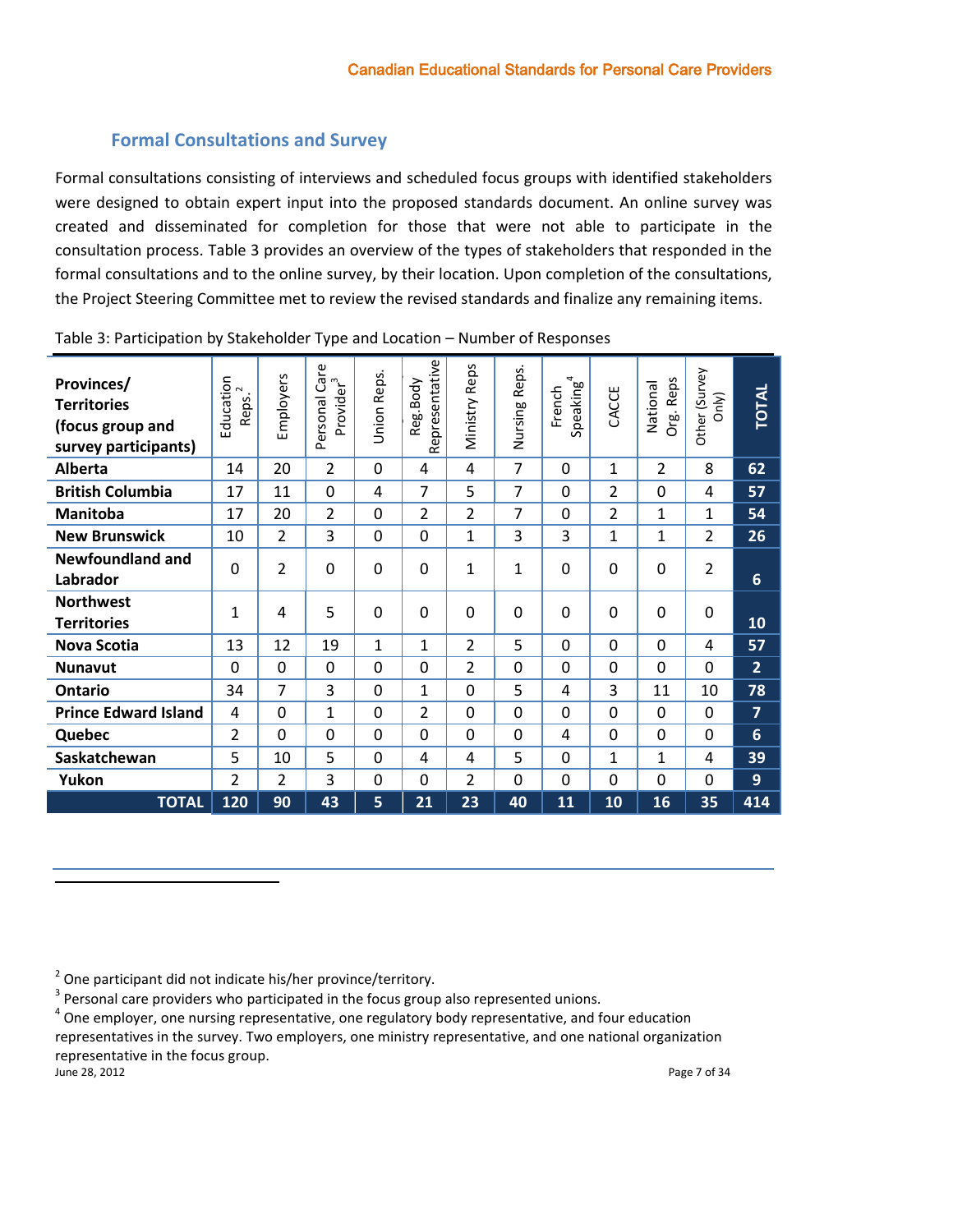# Canadian Educational Standards

Across Canada, provinces and territories are currently at different stages of curriculum development and program approval for personal care provider programs. Many are working towards creating educational standards for this level of care provider. The need for information about common educational benchmarks to both enhance programs and facilitate portability of credentials has been identified in several jurisdictions. The work of developing national educational standards is aligned with several other national health human resource initiatives currently underway. The federal government also has a vested interest in supporting a sustainable standardized national model that ultimately meets the healthcare needs of Canadians, as reported during the Developing Educational Standards for Unregulated Personal Care Providers Forum in March, 2011.

The purpose of this initiative is to develop and present these standards which can be voluntarily adopted by personal care provider educational programs. While this framework of standards can be used to lay the foundation for an educational program, the core program content will also encompass regional differences and the needs of the community. The framework provides guidance on such things as program learning outcomes, recommended program delivery and length, and required practice experiences for students. The standards are presented in two categories:

- 1) Education Standards, which apply to program learning outcomes and core competencies, and
- 2) Administrative Standards, which apply to the institution/organization's program delivery logistics.

**Education standards**, as defined in this guide, encompass program outcomes and core competencies. The content of these elements are a composite of various curricula from across Canada, guided by information gathered from a sample of Canadian programs and through national consultation.

**Program learning outcomes** are broad statements regarding the criteria or standards for acceptable student performance. They represent the general knowledge, skills, and/or attitudes students will acquire as a result of attending and graduating from a personal care provider program.

**Core competencies** are statements regarding specific knowledge, skills, and personal attributes possessed or learned by individuals, which enable them to provide safe care for clients in a variety of health care settings. Competence, then, is a standardized requirement for personal care providers that encompass the knowledge, skills and personal attributes they will require to effectively carry out their specific job.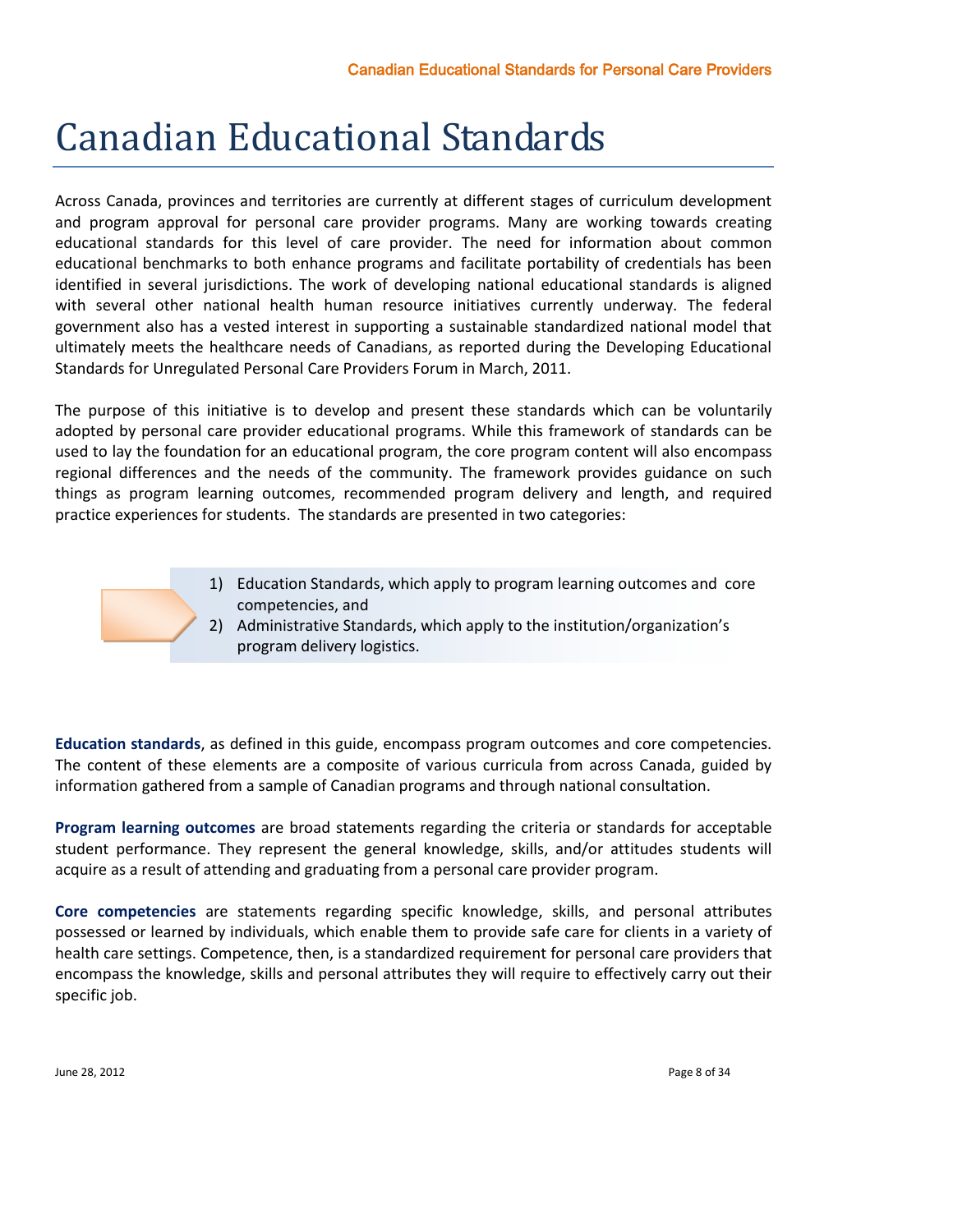### Canadian Educational Standards for Personal Care Providers

**Administrative standards** in this document focus on those elements which will enhance or facilitate a student's success in an education program. The focus will be on the following:

- 1. Program Admission Requirements
- 2. Program Delivery and Length
- 3. Educational Resources
- 4. Instructor Qualifications.

The standards are presented recognizing and acknowledging the level of learning required for the role. The role of the personal care provider is supportive and assistive, with an emphasis on developing skills in personal care to safely assist clients with the activities of daily living. The content provided in an educational program emphasizes the practical application of skills. The theoretical component is designed to provide rationale as to how and why specific care and support for the client is required.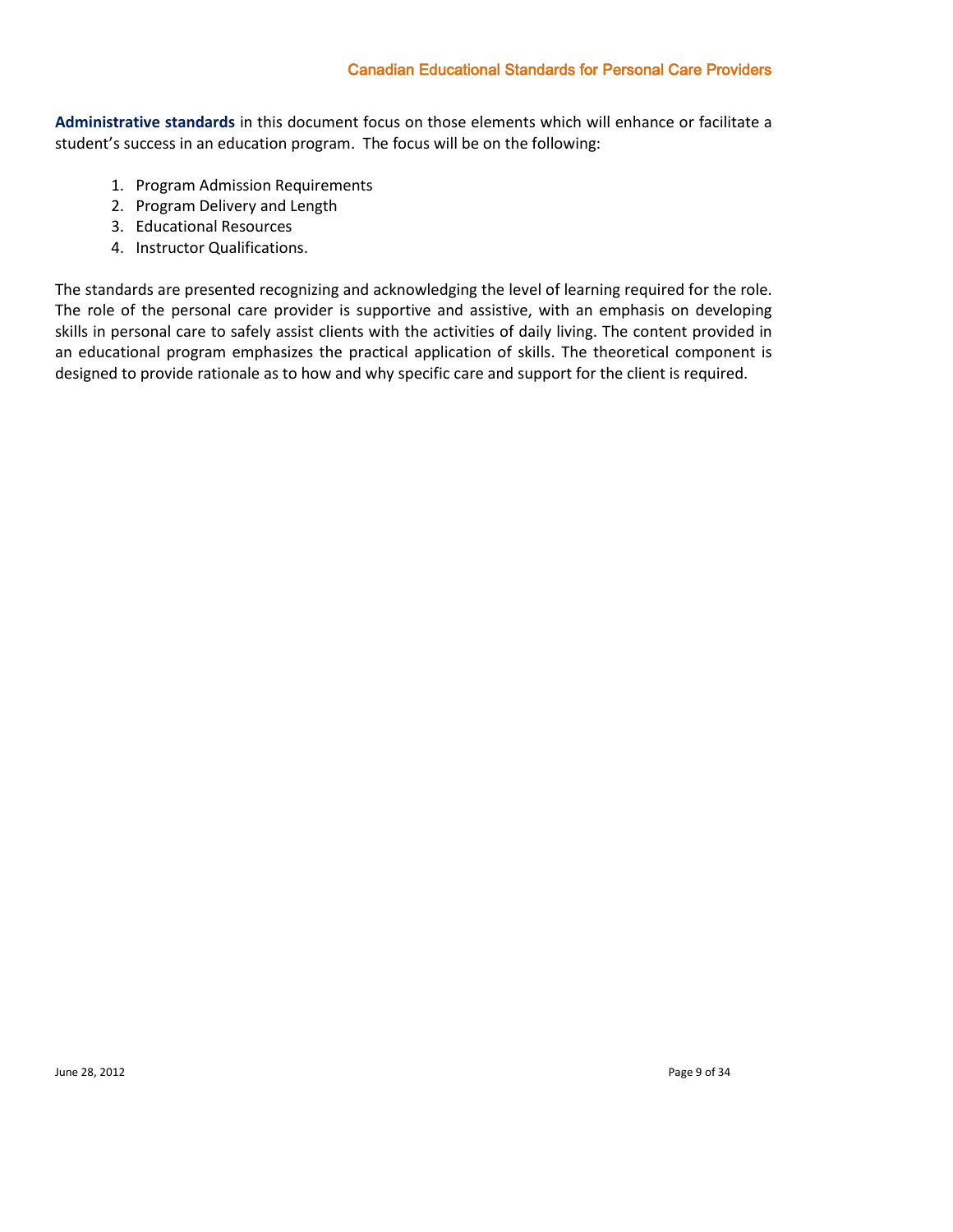# <span id="page-11-0"></span>Education Standards

Each personal care provider student must acquire the knowledge, skills, and attitudes contained in the program learning outcomes and core competencies in order to graduate from an educational program.

> Personal care providers do not have a national scope of practice and therefore, the standards assume that the student will complete each item in a manner that is appropriate and accurate for their role, and in accordance with the educational preparation, practice experience, care plan, employer guidelines/policies, procedures and legislation, where applicable.

> Personal care provider educational programs provide students with the opportunity to acquire knowledge that allows them to effectively perform their role. The level of knowledge required for any given personal care provider education standard is considered to be at a foundational or basic level. This level of knowledge will allow students to master role-appropriate skills and ideas, and apply their knowledge in the practice setting, generally under the supervision of a health care professional.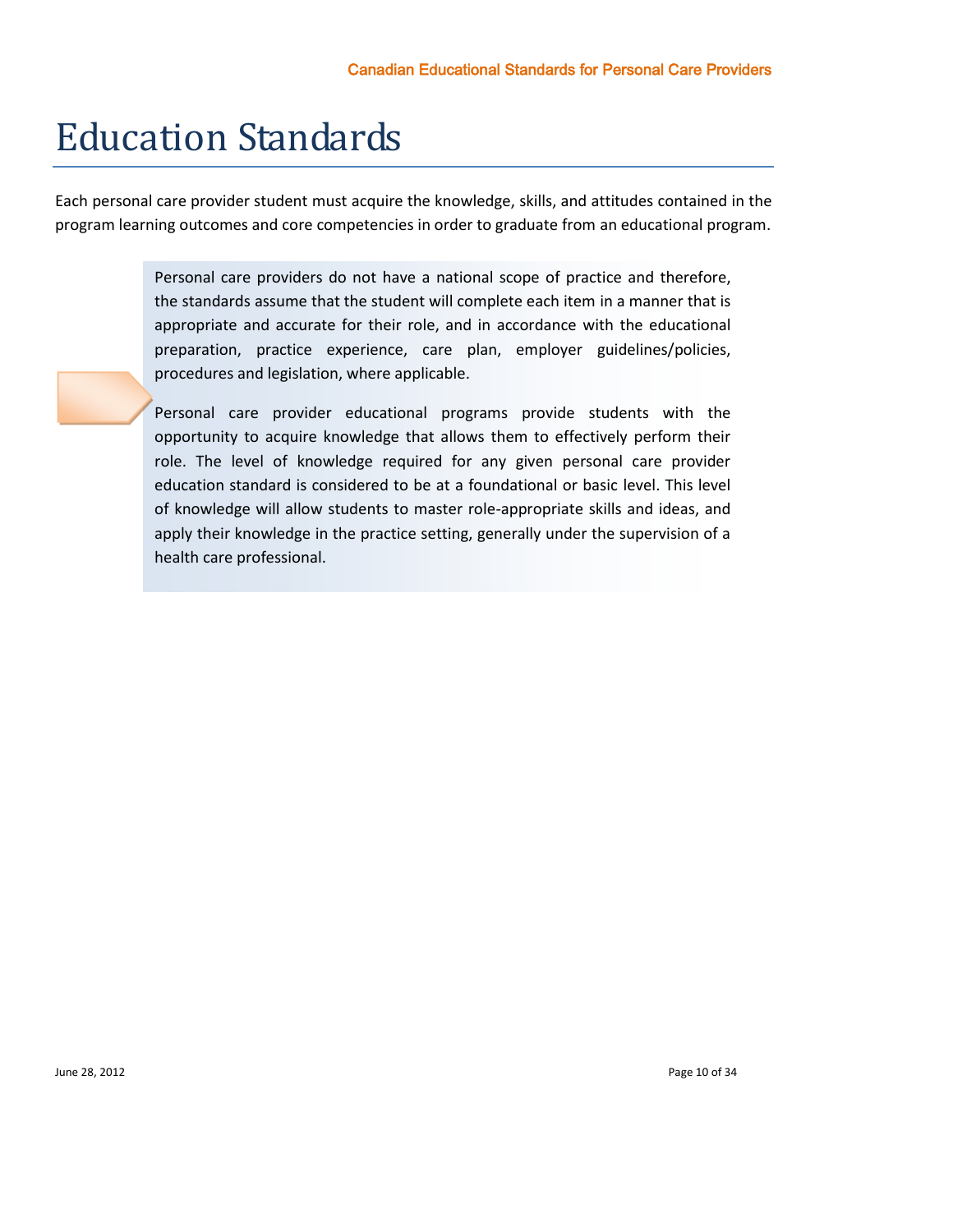## **Program Learning Outcomes**

<span id="page-12-0"></span>Upon completion of an educational program, personal care provider graduates will have the knowledge, skills and attributes to function within the role requirements as described by their program and prospective employers as follows:

|                         | <b>Program Learning Outcomes</b>                                                                 |
|-------------------------|--------------------------------------------------------------------------------------------------|
| $\mathbf{1}$            | Provide client-centered care across the life span, with a focus on physical, psychological,      |
|                         | social, cognitive, cultural and spiritual support.                                               |
| $\overline{2}$          | Apply knowledge, skills, and abilities to provide safe and quality care for clients with defined |
|                         | health care needs.                                                                               |
| $\overline{\mathbf{3}}$ | Recognize and respect the uniqueness, diversity, rights, and concerns of clients and their       |
|                         | families.                                                                                        |
| $\overline{a}$          | Act ethically and within the scope of employment, educational preparation, and                   |
|                         | provincial/territorial policies, procedures and legislation.                                     |
| 5                       | Perform in a competent, responsible, and accountable manner within the health care team.         |
| $6\phantom{1}$          | Promote and provide a safe environment for clients, self, and others.                            |
| $\overline{7}$          | Provide client-centered care for clients experiencing cognitive and/or mental health             |
|                         | challenges, and/or responsive behaviours.                                                        |
| 8                       | Provide care for clients with palliative and end-of-life needs.                                  |
| 9                       | Communicate effectively and in a culturally-safe manner with clients, family, and health care    |
|                         | team.                                                                                            |
| <b>10</b>               | Examine one's own beliefs, values, and standards for self-care, self-development and life-long   |
|                         | learning.                                                                                        |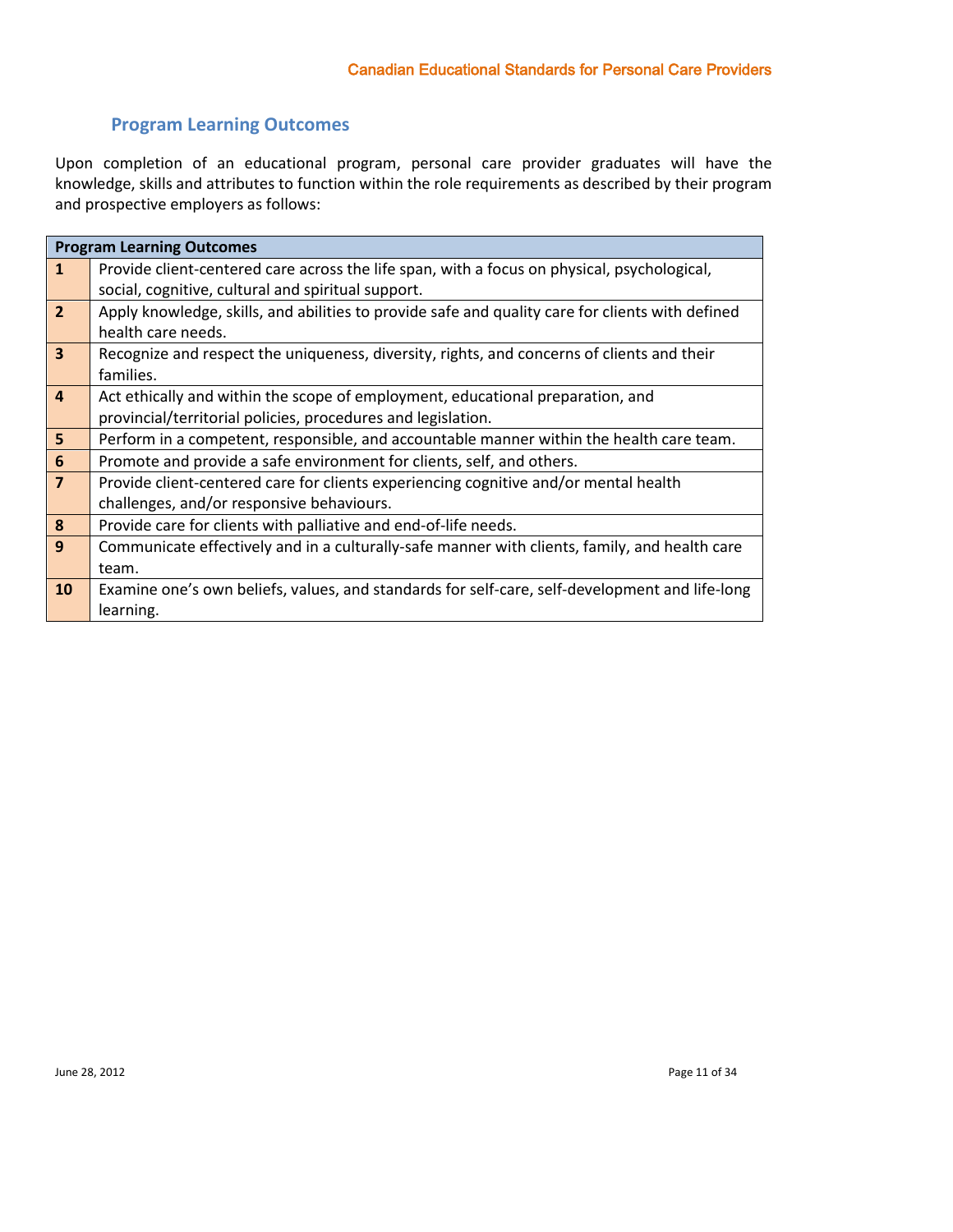# <span id="page-13-0"></span>**Core Competencies**

| Program              | $\mathbf{1}$ | Provide client-centered care across the life span, with a focus on                                                                            |
|----------------------|--------------|-----------------------------------------------------------------------------------------------------------------------------------------------|
| <b>Outcome</b>       |              | physical, psychological, social, cognitive, cultural and spiritual support.                                                                   |
|                      | 1.1          | Apply concepts of human growth, development and aging                                                                                         |
|                      | 1.2          | Explain determinants of health and how they may impact care delivery                                                                          |
|                      | 1.3          | Describe how gender, ethnicity, culture, religion, sexuality, and<br>generational differences may affect care delivery expectations           |
|                      | 1.4          | Recognize physical and psychological age-related changes in clients                                                                           |
|                      | 1.5          | Support the client's physical and psychological wellbeing                                                                                     |
|                      | 1.6          | Support the client's dignity, positive self-worth, and quality of life                                                                        |
| Core<br>Competencies | 1.7          | Support the client's cultural and spiritual practices as appropriate                                                                          |
|                      | 1.8          | Respect the client's right to refuse assistance and/or treatment                                                                              |
|                      | 1.9          | Encourage and assist the client in social engagement and cognitive<br>stimulation                                                             |
|                      | 1.10         | Encourage and assist the client in maintaining his/her functional mobility                                                                    |
|                      | 1.11         | Demonstrate the qualities and characteristics of a caring provider                                                                            |
|                      | 1.12         | Base care actions on an understanding of the interrelationship between<br>physical, psychological, social, cognitive, cultural, and spiritual |
|                      |              | dimensions of health                                                                                                                          |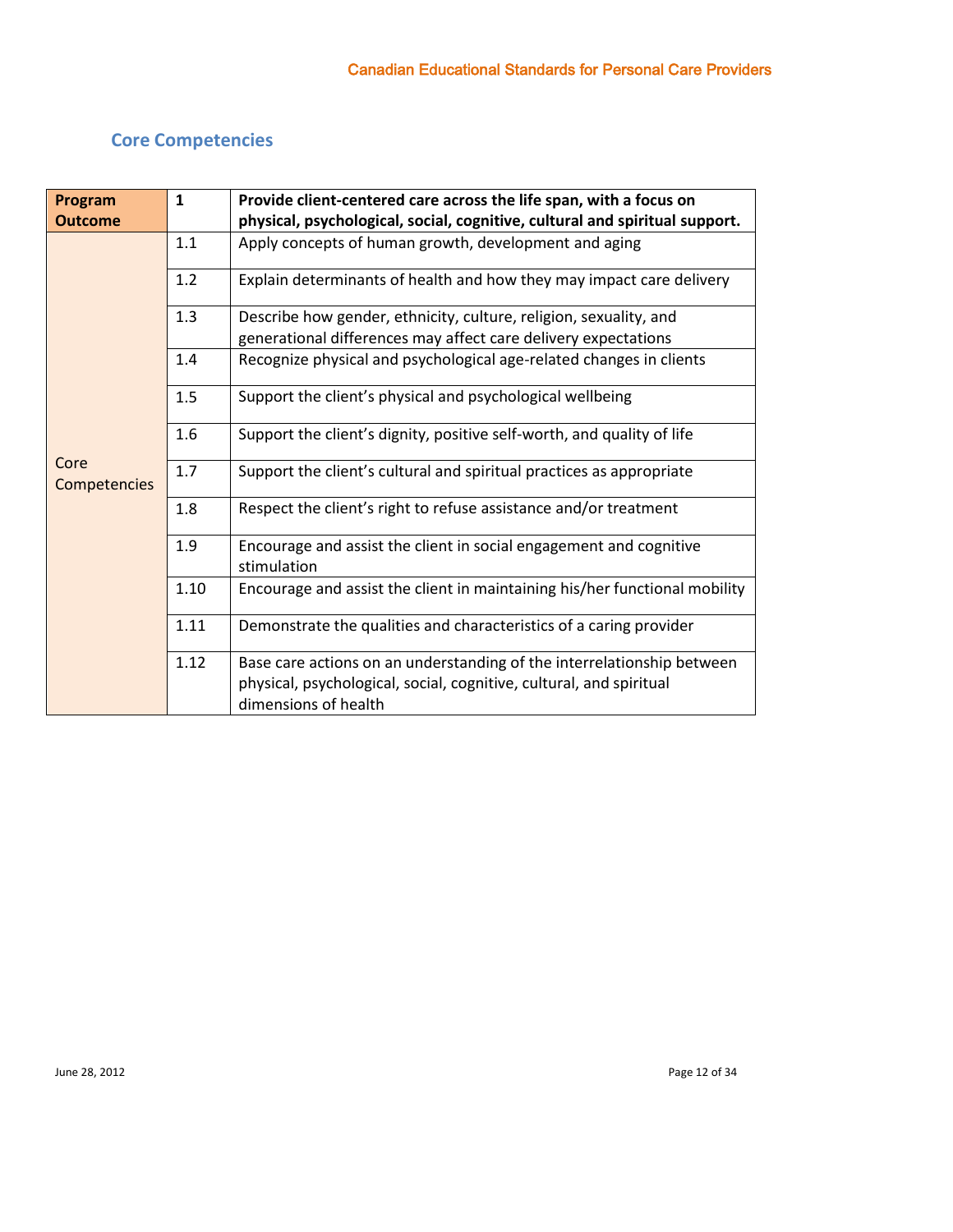| Program        | $\overline{2}$ | Apply knowledge, skills, and abilities to provide safe and quality care  |
|----------------|----------------|--------------------------------------------------------------------------|
| <b>Outcome</b> |                | for clients with defined health care needs.                              |
|                | 2.1            | Identify the normal anatomy and functioning of body systems and          |
|                |                | changes associated with aging across the life span                       |
|                | 2.2            | Describe common diseases and disorders in each of the body systems       |
|                | 2.3            | Practice infection prevention and control                                |
|                | 2.4            | Follow the care plan for a client                                        |
|                | 2.5            | Recall nutritional requirements based on current Canadian Food Guide     |
|                |                | or other culturally-appropriate guides                                   |
| Core           | 2.6            | Follow care plan requirements for special, modified, or restricted diets |
| Competencies   | 2.7            | Monitor intake and output of clients                                     |
|                | 2.8            | Measure and document temperature, pulse, and respirations                |
|                | 2.9            | Assist the client with activities of daily living                        |
|                | 2.10           | Assist the client with routine oral hygiene                              |
|                | 2.11           | Be aware of client needs regarding medication                            |
|                | 2.12           | Assist with non-invasive specimen collection                             |
|                | 2.13           | Adapt client environment(s) to promote safety and independence           |
|                | 2.14           | Demonstrate problem solving skills                                       |

*\*For provinces and territories where personal care providers are allowed to assist in medication delivery for clients, the following core competency can be added,* "2.15 Assist client with medication in accordance with his/her care plan."

| Program        | 3   | Recognize and respect the uniqueness, diversity, rights, and concerns                     |
|----------------|-----|-------------------------------------------------------------------------------------------|
| <b>Outcome</b> |     | of clients and their families.                                                            |
|                | 3.1 | Support client independence and preferences                                               |
|                | 3.2 | Describe changing family structure, elements of family relationships<br>and coping styles |
|                | 3.3 | Recognize the effect of illness, stress and disability on family                          |
|                |     | relationships                                                                             |
| Core           | 3.4 | Recognize indicators of abuse/abusive relationships, neglect and                          |
| Competencies   |     | domestic violence, and apply reporting requirements                                       |
|                | 3.5 | Encourage and support family involvement in the care of their family                      |
|                |     | member, as appropriate                                                                    |
|                | 3.6 | Approach care in a non-judgmental manner                                                  |
|                | 3.7 | Demonstrate respect and sensitivity to clients and their families                         |
|                | 3.8 | Recognize the impact of caregiving for family caregivers                                  |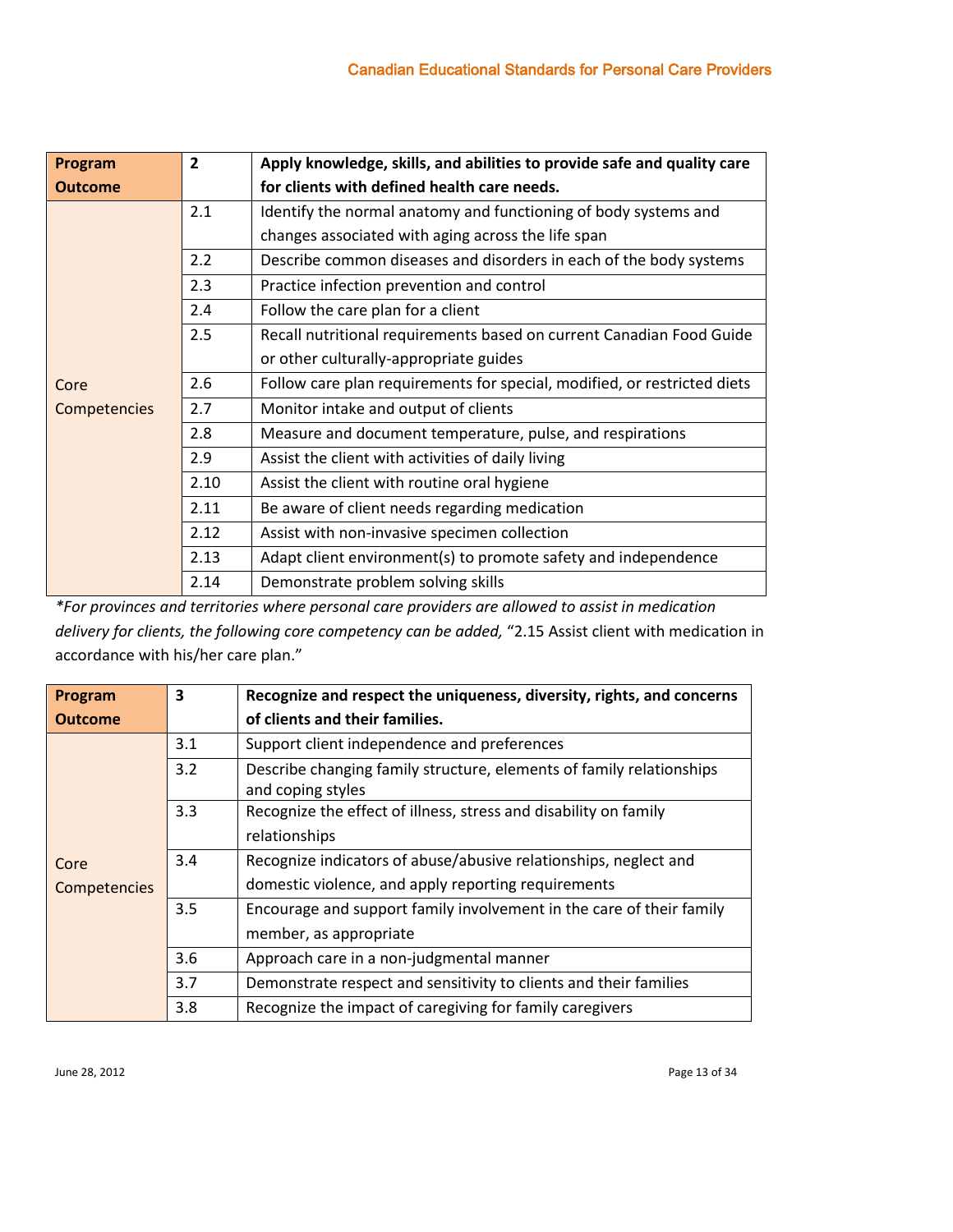| Program        | 4    | Act ethically and within the scope of employment, educational          |  |  |  |  |
|----------------|------|------------------------------------------------------------------------|--|--|--|--|
| <b>Outcome</b> |      | preparation, and provincial/territorial policies, procedures and       |  |  |  |  |
|                |      | legislation.                                                           |  |  |  |  |
|                | 4.1  | Comply with the provincial/territorial health care system requirements |  |  |  |  |
|                |      | and relevant legislation guiding health care delivery                  |  |  |  |  |
|                | 4.2  | Describe employer expectations of the care provider                    |  |  |  |  |
|                | 4.3  | Understand and use knowledge of defined health care needs to assist    |  |  |  |  |
|                |      | in implementing care strategies                                        |  |  |  |  |
|                | 4.4  | Assess the client using observation, reflection, and communication     |  |  |  |  |
|                |      | based on educational preparation                                       |  |  |  |  |
| Core           | 4.5  | Observe changes in the client's condition, and document and report     |  |  |  |  |
| Competencies   |      | these changes to the appropriate individual(s) in a timely manner      |  |  |  |  |
|                | 4.6  | Organize, provide care and report on the effectiveness of that care to |  |  |  |  |
|                |      | the appropriate health care team member(s)                             |  |  |  |  |
|                | 4.7  | Advocate for the personal care provider role on the health care team   |  |  |  |  |
|                | 4.8  | Describe the role of advocacy in supporting clients                    |  |  |  |  |
|                | 4.9  | Maintain confidentiality, privacy, and awareness of boundaries in      |  |  |  |  |
|                |      | provider-client and provider-family relationships                      |  |  |  |  |
|                | 4.10 | Demonstrate ethical and professional behavior                          |  |  |  |  |

| Program        | 5   | Perform in a competent, responsible, and accountable manner within      |
|----------------|-----|-------------------------------------------------------------------------|
| <b>Outcome</b> |     | the health care team.                                                   |
|                | 5.1 | Identify roles and responsibilities of the health care team members     |
|                | 5.2 | Interact and collaborate with others in a way that contributes to       |
|                |     | effective working relationships                                         |
|                | 5.3 | Participate in discussions regarding client care, contributing relevant |
|                |     | observations and information                                            |
|                | 5.4 | Seek clarification, guidance, and assistance from the appropriate       |
| Core           |     | health care team member(s)                                              |
| Competencies   | 5.5 | Take responsibility and be accountable for own behavior, actions, and   |
|                |     | decisions                                                               |
|                | 5.6 | Document and report relevant information objectively, accurately,       |
|                |     | concisely, and in a timely manner                                       |
|                | 5.7 | Access and utilize relevant policy and procedural manuals in the        |
|                |     | employment setting                                                      |
|                | 5.8 | Utilize appropriate health care terminology and abbreviations           |
|                | 5.9 | Utilize effective time management skills                                |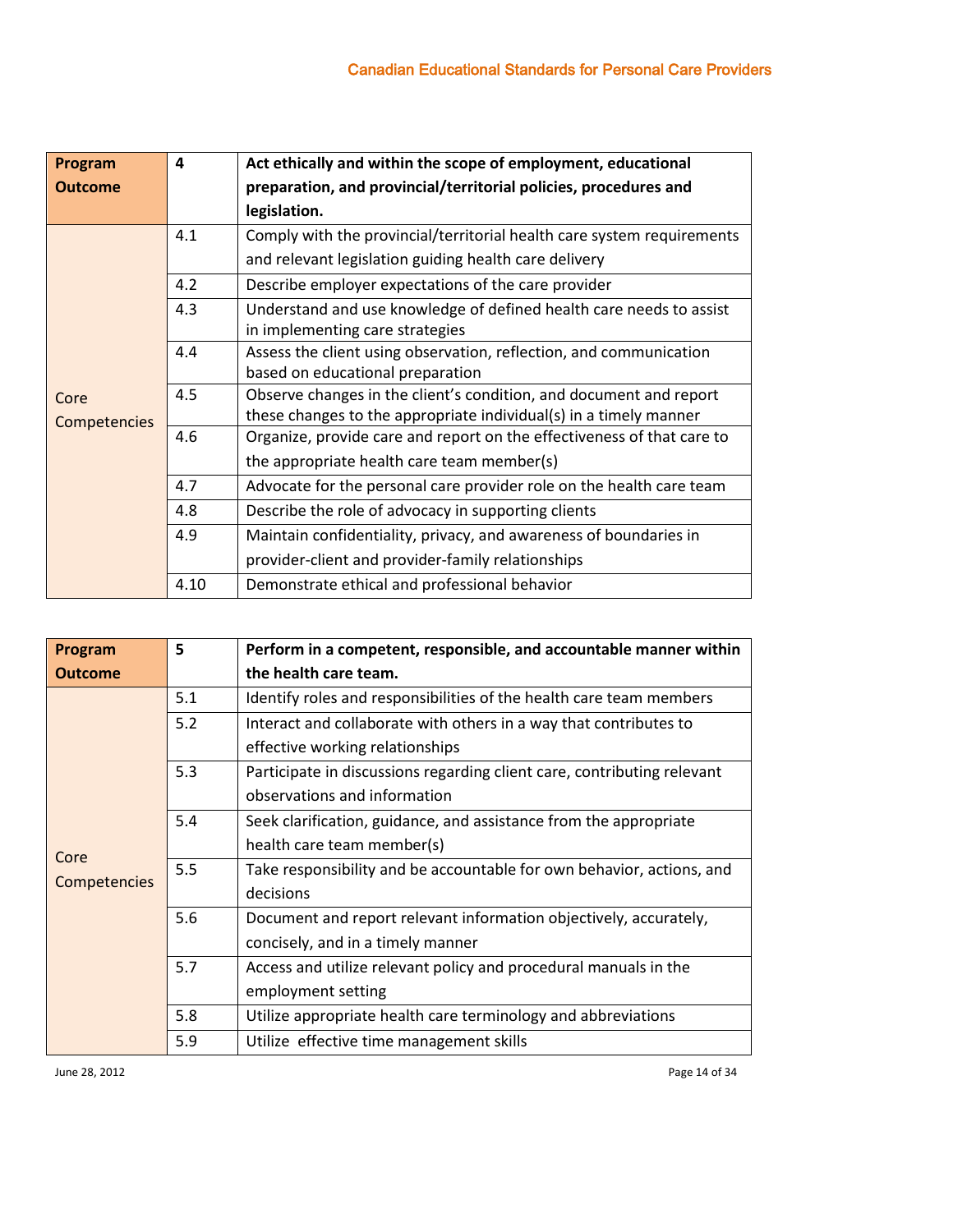| Program        | 6    | Promote and provide a safe environment for clients, self, and others.              |
|----------------|------|------------------------------------------------------------------------------------|
| <b>Outcome</b> |      |                                                                                    |
|                | 6.1  | Adhere to proper safety, fire prevention, and emergency preparedness<br>practices  |
|                | 6.2  | Adhere to emergency procedures                                                     |
|                | 6.3  | Adhere to Workplace Hazardous Materials Information System<br>(WHMIS) requirements |
|                | 6.4  | Adhere to safe food handling practices                                             |
|                | 6.5  | Adhere to infection prevention and routine practices                               |
| Core           | 6.6  | Understand prevention of harm to self and others                                   |
| Competencies   | 6.7  | Respond in an appropriate non-threatening manner to clients who are                |
|                |      | aggressive                                                                         |
|                | 6.8  | Utilize body mechanics effectively and safely                                      |
|                | 6.9  | Utilize assistive devices effectively and safely                                   |
|                | 6.10 | Identify, document and report safety hazards in equipment and the                  |
|                |      | workplace environment                                                              |
|                | 6.11 | Identify and follow occupational health and safety practices within                |
|                |      | their jurisdiction                                                                 |

| Program        | $\overline{\mathbf{z}}$ | Provide client-centered care for clients experiencing cognitive and/or  |
|----------------|-------------------------|-------------------------------------------------------------------------|
| <b>Outcome</b> |                         | mental health challenges, and/or responsive behaviours.                 |
|                | 7.1                     | Understand the treatment, care, intervention, and community             |
|                |                         | resources related to mental health and mental illness                   |
|                | 7.2                     | Recognize theories of addiction and approaches to care for clients with |
| Core           |                         | addiction                                                               |
| Competencies   | 7.3                     | Identify the risks and protective factors associated with suicide       |
|                | 7.4                     | Understand the progression of dementia                                  |
|                | 7.5                     | Identify and utilize approaches to care for clients with dementia       |
|                | 7.6                     | Recognize the impact of one's own approach and care giving on clients   |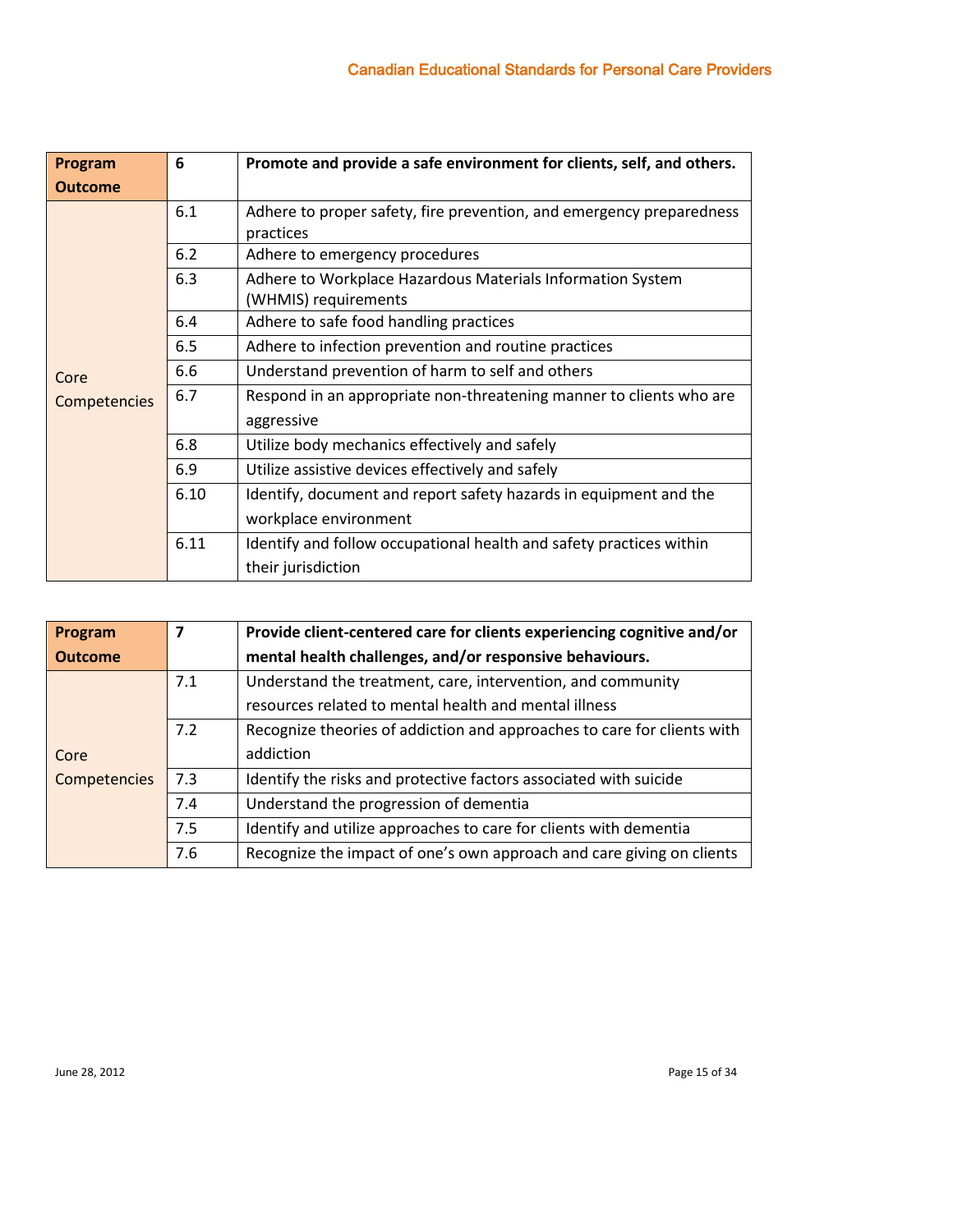| Program             | 8    | Provide care for clients with palliative and end-of-life needs.        |
|---------------------|------|------------------------------------------------------------------------|
| <b>Outcome</b>      |      |                                                                        |
|                     | 8.1  | Describe palliative, hospice, and end of life care                     |
|                     | 8.2  | Observe signs of pain, report appropriately and follow identified pain |
|                     |      | management strategies in care plan                                     |
|                     | 8.3  | Reflect on one's personal reaction to death, dying, and grief          |
|                     | 8.4  | Describe the grieving process and how to support families in this      |
|                     |      | process                                                                |
| Core                | 8.5  | Describe the process of dying                                          |
|                     | 8.6  | Respect spiritual and cultural practices relating to death, dying, and |
| <b>Competencies</b> |      | after life                                                             |
|                     | 8.7  | Provide emotional support for the client and his/her family            |
|                     | 8.8  | Provide comfort care for the client                                    |
|                     | 8.9  | Recognize signs of expected death                                      |
|                     | 8.10 | Provide care for the client at the time of death and after             |
|                     | 8.11 | Provide support for the family at the time of the client's death and   |
|                     |      | immediately after                                                      |

| Program        | 9    | Communicate effectively and in a culturally-safe manner with         |
|----------------|------|----------------------------------------------------------------------|
| <b>Outcome</b> |      | clients, family, and the health care team.                           |
|                | 9.1  | Demonstrate proficient oral and written skills in the language(s) of |
|                |      | instruction through a variety of communication methods (e.g.,        |
|                |      | electronic/paper client chart, telephone, email, and in person)      |
|                | 9.2  | Understand and use effective communication strategies (verbal and    |
|                |      | non-verbal)                                                          |
|                | 9.3  | Be aware of communication styles of self and others                  |
|                | 9.4  | Adapt tone, volume, and vocabulary appropriately                     |
| Core           | 9.5  | Use humour appropriately                                             |
|                | 9.6  | Use touch appropriately                                              |
| Competencies   | 9.7  | Recognize when and what kind of communication with family            |
|                |      | members is appropriate                                               |
|                | 9.8  | Utilize active listening to communicate respectfully and             |
|                |      | compassionately with clients, family, and health care team           |
|                |      | member(s)                                                            |
|                | 9.9  | Use assertiveness effectively                                        |
|                | 9.10 | Use appropriate strategies in providing and receiving feedback       |
|                | 9.11 | Follow care setting and legislated policies relating to written      |
|                |      | communication, privacy, and confidentiality                          |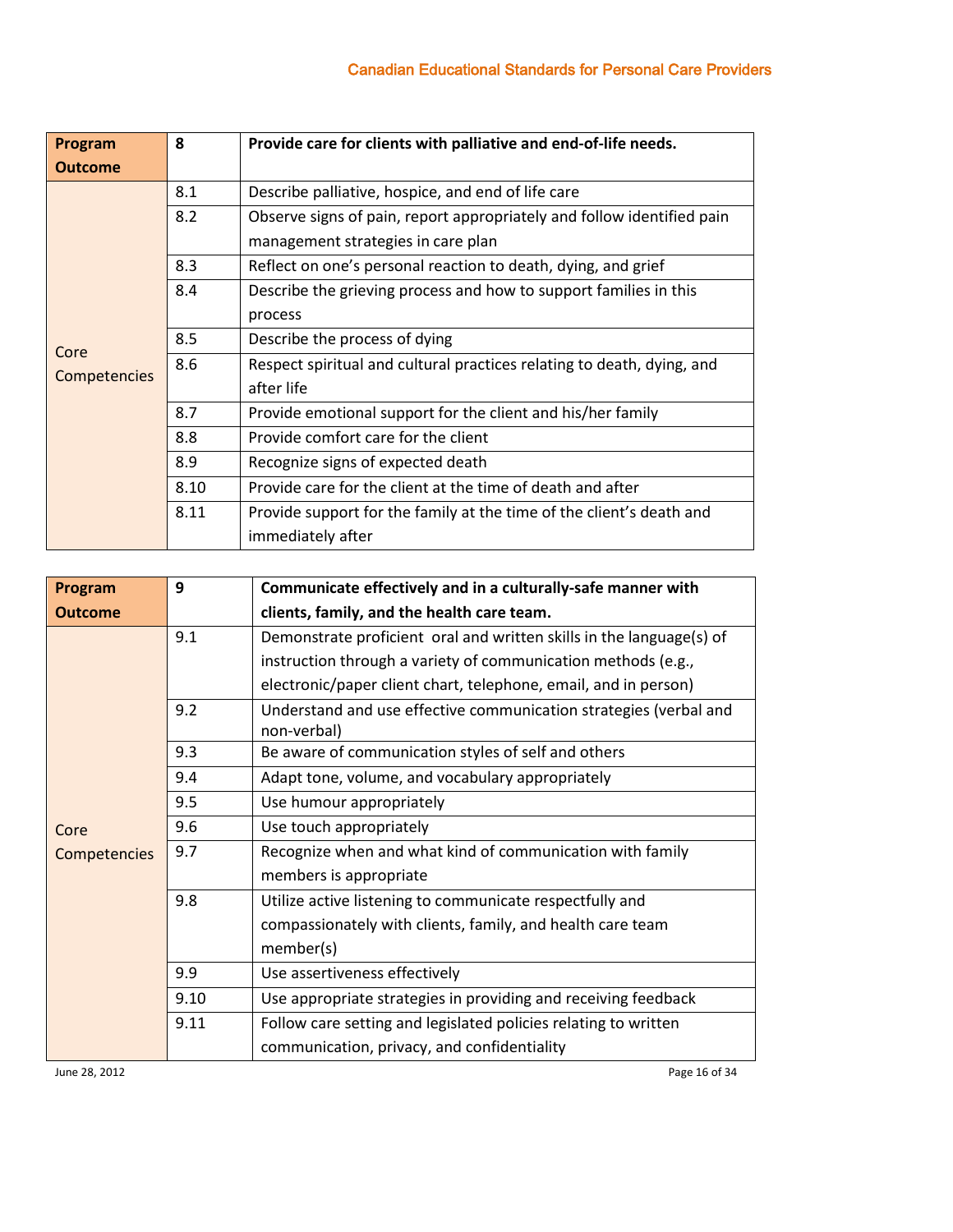| Program        | 10   | Examine one's own beliefs, values, and standards for self-care, self-                                         |
|----------------|------|---------------------------------------------------------------------------------------------------------------|
| <b>Outcome</b> |      | development and life-long learning.                                                                           |
|                | 10.1 | Understand the need for and value of life-long learning                                                       |
| Core           | 10.2 | Recognize how one's own values and beliefs influence one's ability to<br>provide client care                  |
| Competencies   | 10.3 | Reflect on personal experiences and practices, and adapt behaviours<br>based on these reflections as required |
|                | 10.4 | Effectively use work-life balance strategies                                                                  |
|                | 10.5 | Effectively use stress management techniques                                                                  |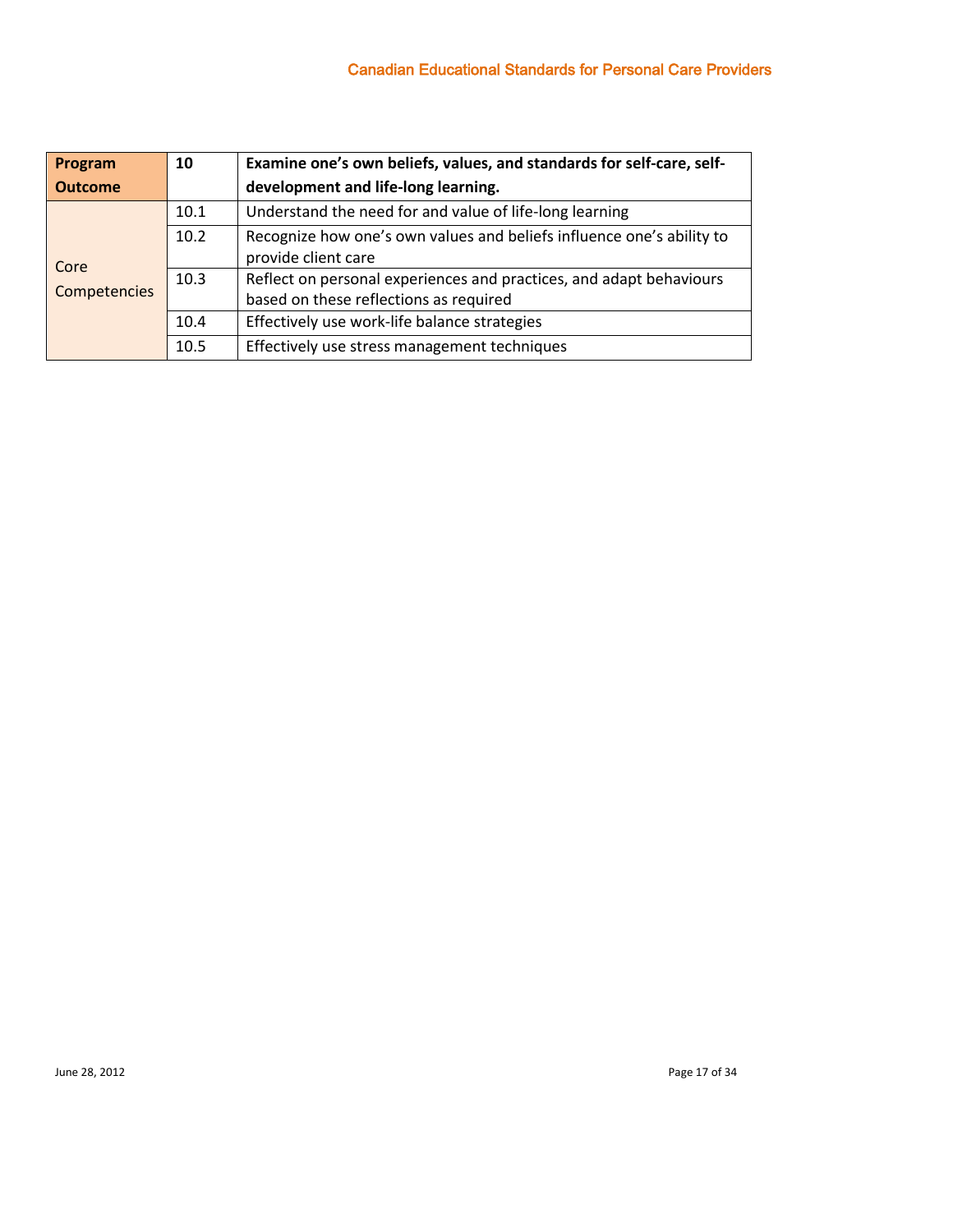# <span id="page-19-0"></span>Administrative Standards

### **Program Admission Requirements**

<span id="page-19-1"></span>Standards for admission described in this document are divided into three sections: education, health, and safety. Ultimately, the onus is on the educational provider to ensure that applicants possess the literacy and numeracy as well as other required skills needed for successful completion of the program and subsequent employment.

The health and safety requirements are associated with the practical experience within the educational program. Therefore, these requirements must be in place prior to the student's first practice experience. It is the responsibility of the educational program to determine whether the health and safety requirements are program admission requirements (and therefore must be completed prior to admission to the program), or placement site requirements (and therefore must be completed prior to the clinical experience), but they are required for the purposes of this document. Jurisdictional expectations may also determine the timing of these requirements in the program. Students should be alerted to the health and safety requirements for placement prior to being admitted to the program.

Table 4: Program Admission Requirements

| Category  | <b>Program Admission Requirement Description</b>                                                                                                                           |
|-----------|----------------------------------------------------------------------------------------------------------------------------------------------------------------------------|
|           | Completion of Grade 10 English or Grade 10 level language required by<br>educational program, or mature student status <sup>5</sup> accompanied by a college<br>assessment |
| Education | Literacy in the language(s) required and numeracy skills (formal testing if<br>required)                                                                                   |
|           | Proficiency in the oral and written language of instruction (formal testing if<br>required)                                                                                |

June 28, 2012 Page 18 of 34 <sup>5</sup> Age of student maturity varies across Canada; however, mature students are generally defined as having been out of the education system for more than two years.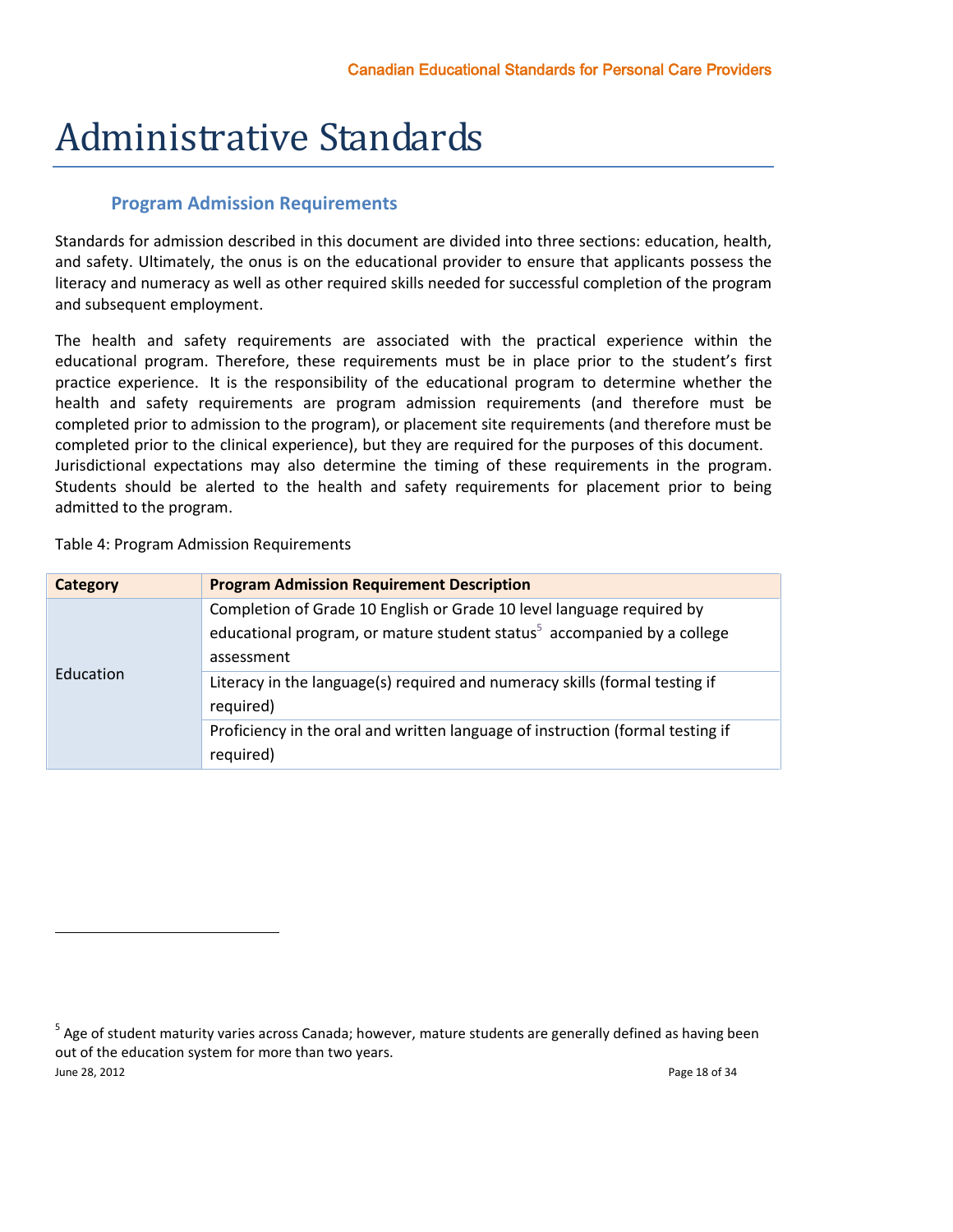### **Practice Experience Participation Requirements**

<span id="page-20-0"></span>Potential students should be made aware that their admission into a personal care provider educational program does not guarantee their admission into a practice experience in a clinical setting (Note that completing the practice experience is a requirement for graduation). Each clinical setting will have its own criteria for accepting student placements which may or may not include such items as a record of receiving specific immunizations and/or flu shots, as well as criminal record and vulnerable sector checks. Where possible, the educational program should provide potential students with practice setting program criteria (e.g., on website, with admission materials) as they enroll in the program.

#### **Table 5: Practice Experience Participation Requirements**

| Category            | <b>Practice Experience Admission Requirements Description</b> |
|---------------------|---------------------------------------------------------------|
| Health <sup>6</sup> | Current record of immunizations                               |
|                     | Current tuberculosis (TB) screening                           |
| Safety              | Standard First Aid certification                              |
|                     | CPR Level $C^7$                                               |

### **Program Delivery and Length**

<span id="page-20-1"></span>Personal care provider programs should consist of three major components:

theoretical/didactic (e.g., classroom),

 $\overline{a}$ 

- laboratory/hands on practice (e.g., simulation), and
- practice experience in clinical settings (i.e., residential/facility and community care settings).

The combination of these components result in integrated learning within a competency-based framework. It is expected that assessment of student progress should occur throughout the

 $^6$  As this is a national document and certain locations within Canada do not allow admission into an educational program or employment setting (during practice experience) to be determined by an individual's physical needs, it is not appropriate to add such a requirement to this document. Institutions should recognize that some students may require accommodations to assist in supporting their physical and/or other needs during their educational program and that these needs should be supported and fulfilled to the best of the institution's ability.

June 28, 2012 Page 19 of 34  $7$  CPR for HCP is also acceptable and can replace CPR Level C.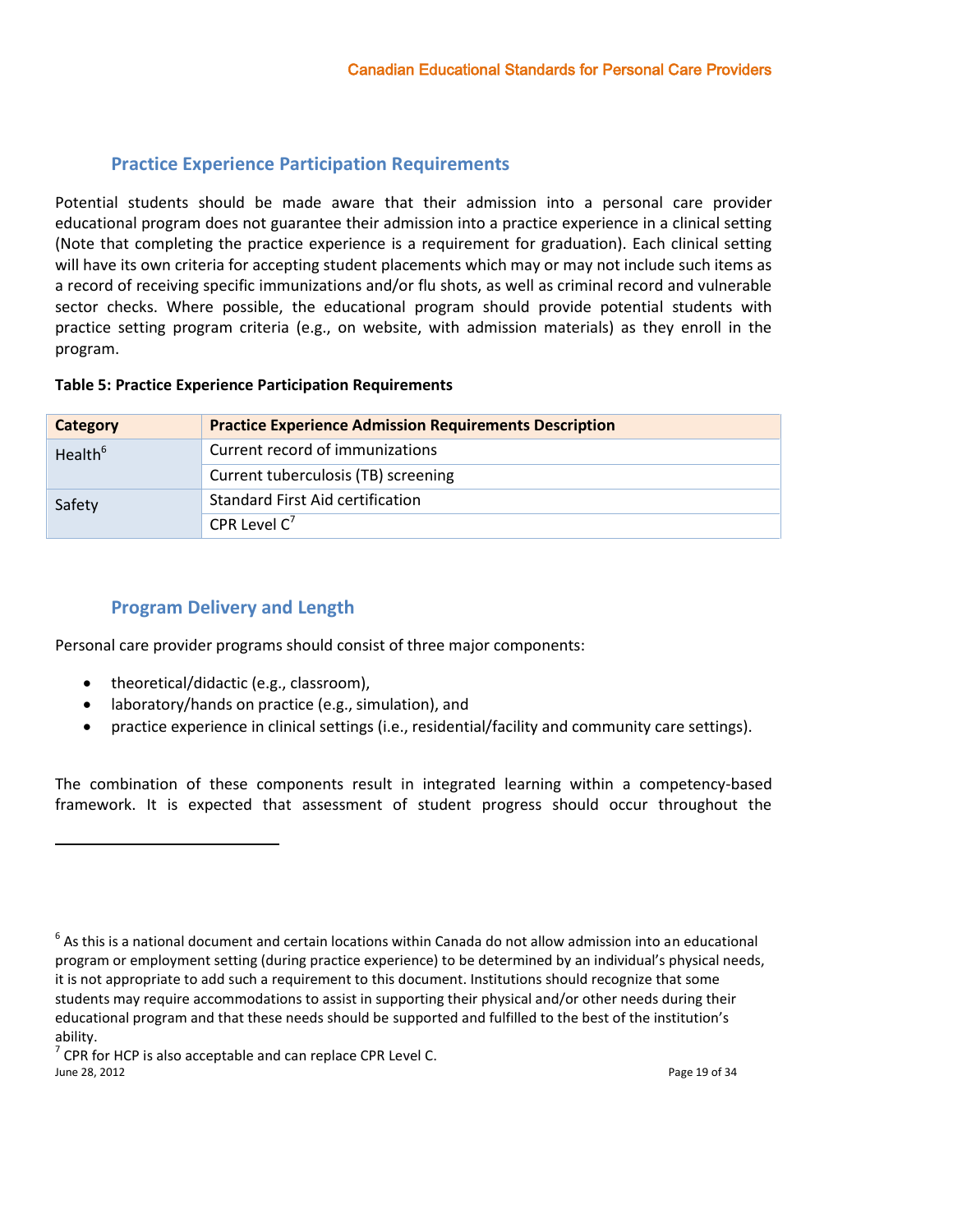#### Canadian Educational Standards for Personal Care Providers

educational program. Students will have the opportunity to gain and demonstrate knowledge in the classroom, which prepares them for their practice experience in a laboratory setting. They ultimately demonstrate achievement of competence during supervised and mentored experiences in clinical settings (practice experience). Student performance should be evaluated in each of the practice settings. Successful completion of a personal care provider program, which utilizes the Canadian educational standards, would speak to a common understanding of the readiness of these graduates to assume a role on a health care team.

While instructor-led laboratory and practice setting experiences are critical, it is appropriate for theory to be delivered in a variety of modalities, including distance or virtual learning.

The practice experience allows students to apply theoretical knowledge and laboratory skills, while demonstrating accountability, problem solving appropriate to the role and ethical conduct in a clinical setting. As indicated above, program practice experiences place students in both of the following settings:

- Community Care (e.g., adult daycare, assisted living, home support), and
- Residential/Facility (e.g., nursing homes, hospitals, and retirement homes).

There is no empirical data regarding an absolute number of program hours required to adequately cover all core competencies for personal care provider work readiness. The following description of program length and theoretical/lab/practice experience ratios in Canada emerged from data obtained in the environmental scan titled, "National Education Educational Standards for Personal Care Providers: Environmental Scan."

The data from the programs sampled in the environmental scan showed a broad range of program lengths. The median program length was 28 weeks with the range from 15 to 45 weeks. The median program length in hours was 745 hours with the range from 485 to 1044 hours. In terms of classroom and lab hours, the median length was 423 hours with a range from 246 to 750. All sampled programs included practice setting experience with the median length of the experience being 300 hours with a range from 165 to 600 hours.

Of the sampled programs, classroom/lab hours represented 59% of the total program length on average, ranging from 32% to 79%. Practice experience hours represented 41% of the total program length on average, ranging from 21% to 68%. This indicates an approximate 60:40 ratio for classroom/lab and practice experience.

> The overriding factor in setting program length in weeks and/or hours is the determination by the educational provider that all the core competencies are met.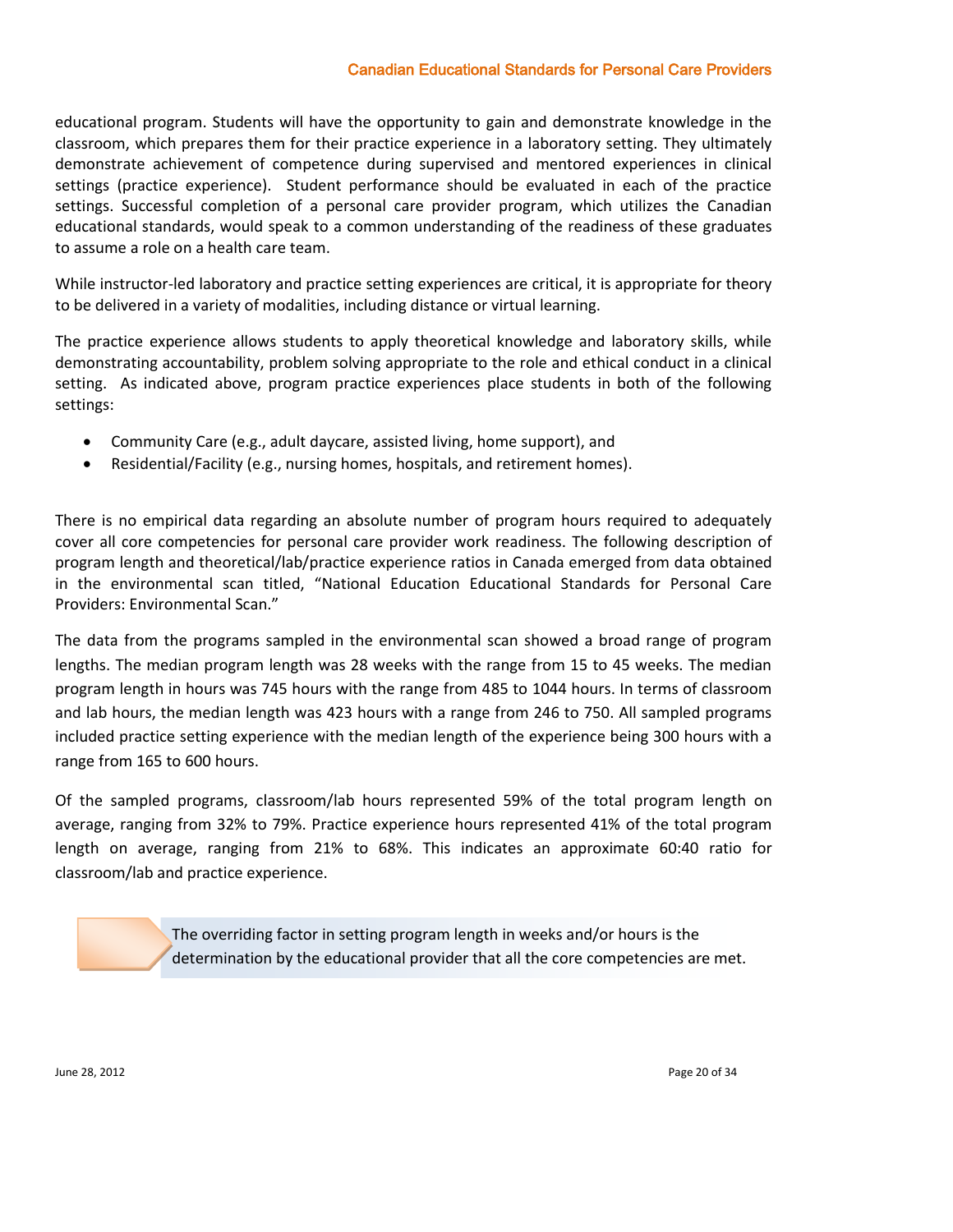### Canadian Educational Standards for Personal Care Providers

During program delivery, students are also required to complete training in such programs as WHMIS or FOODSAFE. These hours are outside the actual personal care provider program and should not be counted in the total for overall institutional curriculum requirements.

### **Educational Resources**

### <span id="page-22-1"></span><span id="page-22-0"></span>**Program Advisory Committee**

A Program Advisory Committee (PAC) is recommended for each educational program, in both public and private sectors. It should consist of the following stakeholders:

- **•** instructors,
- **•** program leads,
- **•** college/center administrators (e.g., deans, chairs),
- **•** employers,
- **•** clinical staff, and
- **•** relevant representatives from student practice experience in clinical settings.

The PAC should meet a specified number of times per year (at least twice) to discuss items such as progress in the program (including ensuring currency and relevancy), issues that have arisen, and suggestions for change.

#### <span id="page-22-2"></span>**Student Resources**

Students are required to complete all program components (i.e., theoretical, laboratory, and practical education) to an established satisfactory level in order to graduate from a personal care provider program. Students require the following educational resources in order to be successful:

- course outlines and/or program descriptions
- student guidebook or listing of rules and regulations that are applicable to the institution in which they will be enrolled
- access to the details of outcome assessment and evaluation
	- $\circ$  the schedule of exams and evaluations should be formally documented and made available to students, to ensure they have a full understanding as to how and when they will be evaluated
	- $\circ$  access to library and program resources (e.g., counseling and financial aid, adequate laboratory facilities) in addition to program course text books and other materials that would facilitate learning
- advance notice of practice experience schedules
- appropriate access to instructors to discuss progress, concerns and/or remediation within their educational program

June 28, 2012 Page 21 of 34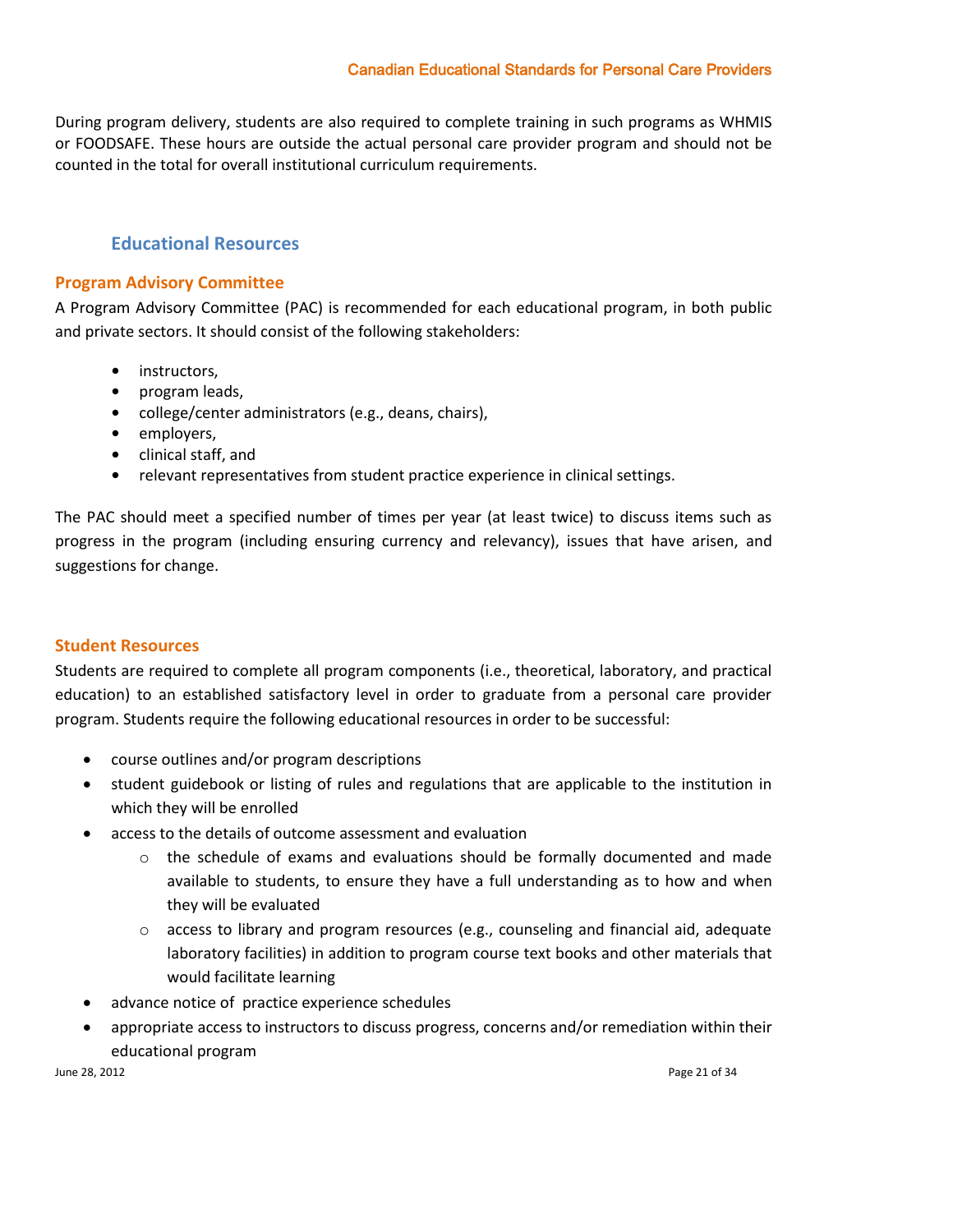### <span id="page-23-0"></span>**Minimum Instructor Qualifications**

The minimum qualifications for personal care provider instructors are:

### **Classroom Instructors**

- o Primary instructor should have a diploma or degree in nursing
- $\circ$  Secondary instructors should have a diploma or degree in the specific area of expertise
- o Instructors should have a minimum of two years recent experience in setting(s) relevant to course(s) being taught (if applicable) or classroom teaching experience
- o Instructors should have demonstrated ability to teach adult learners, and the understanding to apply adult education principles in the classroom or laboratory setting.

#### **Practice Setting Instructors**

- o Instructors must have a current active license in a nursing discipline (i.e., registered nurse, licensed practical nurse, registered psychiatric nurse) and be in good standing within the appropriate regulatory body
- o Instructors should have a minimum two years of recent practice experience in a health care setting
- o Instructors should have demonstrated ability to teach adult learners, and the understanding to apply adult education principles in the classroom or laboratory setting.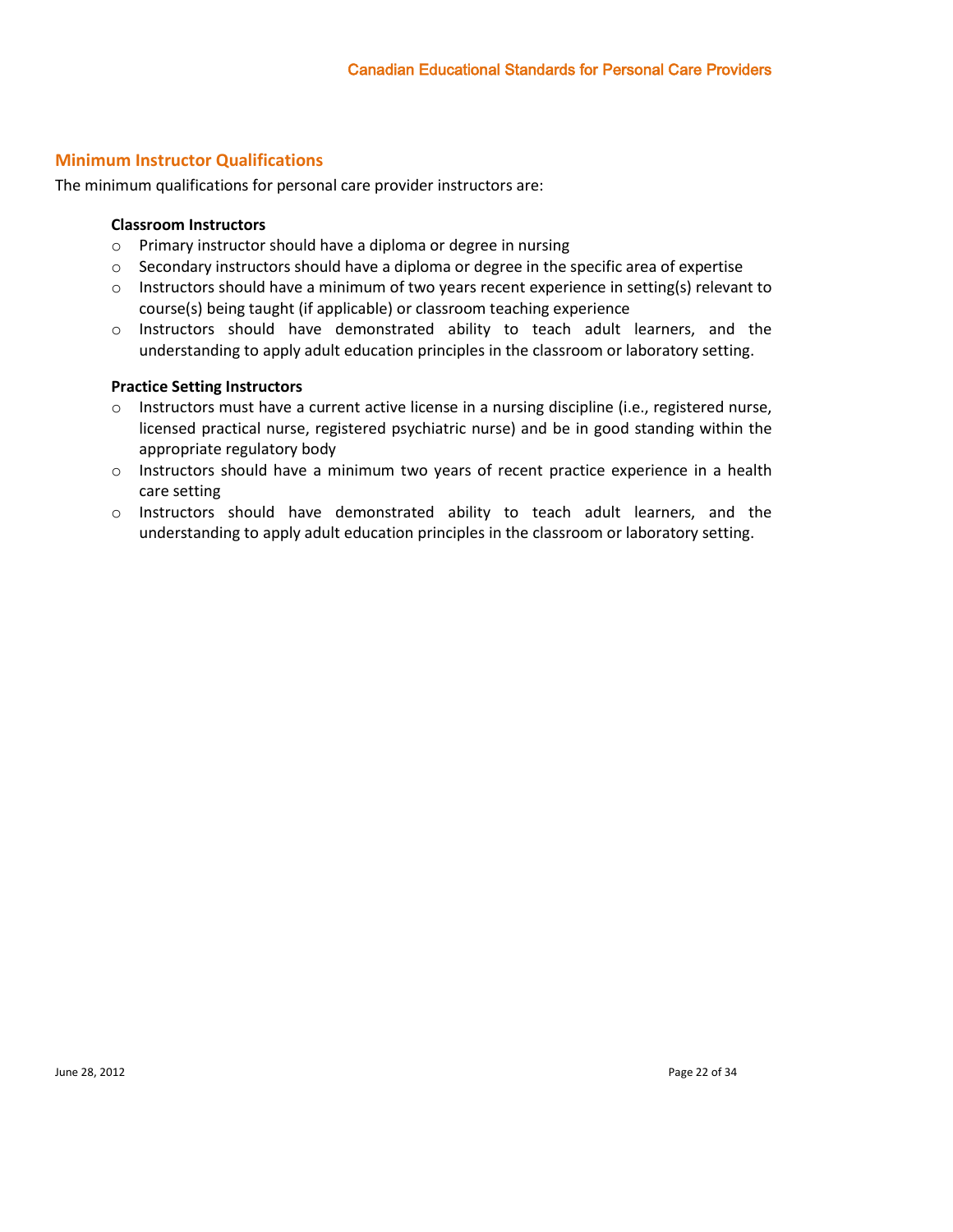# <span id="page-24-0"></span>Appendix A: Assumptions and Statements

The following assumptions and statements have been identified in order to allow readers to move forward with an understanding of the intended use for this guide:

| $\mathbf{1}$   | The term personal care provider has been used to describe a variety of health care providers<br>who are not licensed or regulated by any organization, government, or regulatory body. They<br>generally perform services under the direction of a licensed healthcare professional or<br>employer in a variety of settings. |
|----------------|------------------------------------------------------------------------------------------------------------------------------------------------------------------------------------------------------------------------------------------------------------------------------------------------------------------------------|
| $\overline{2}$ | The ultimate goal in developing Canadian education standards for personal care providers is to<br>improve the quality of care performed by these individuals to clients and their families in<br>health care settings.                                                                                                       |
| 3              | Health care and education delivery remains the domain of provincial/territorial governments<br>as they determine the framework of practice.                                                                                                                                                                                  |
| 4              | Educational providers will continue to produce curricula for personal care provider programs<br>and follow them as mandated by local jurisdictions.                                                                                                                                                                          |
| 5              | The development of education standards for personal care providers is based on commonly-<br>identified competencies which emerged through an environmental scan and national<br>consultation with subject matter experts.                                                                                                    |
| 6              | Despite increasing demand for the services provided by personal care providers, there remains<br>considerable variation in their educational preparation and the competencies they bring to the<br>work setting.                                                                                                             |
| $\overline{7}$ | Educational decision-makers can utilize the information in this guide as a national baseline to<br>assist with creating and revising curriculum documents in order to align program content with<br>other jurisdictions across Canada.                                                                                       |
| 8              | Personal care provider programs are offered by public and private colleges, training centers,<br>school boards of education, and other service providers offering education to adult learners.                                                                                                                               |
| 9              | This guide is intended to be used by personal care provider educational programs in Canada,<br>recognizing the varied nomenclature being utilized for program names in educational and<br>occupational settings.                                                                                                             |
| 10             | Educators are accountable for facilitating the achievement of student outcomes as well as<br>program content, the quality of instruction, and the student evaluation process.                                                                                                                                                |
| 11             | The concepts outlined in this guide should afford employers an increased understanding of<br>educational competencies attained by graduates, and serve as a point of reference for<br>students from outside Canada.                                                                                                          |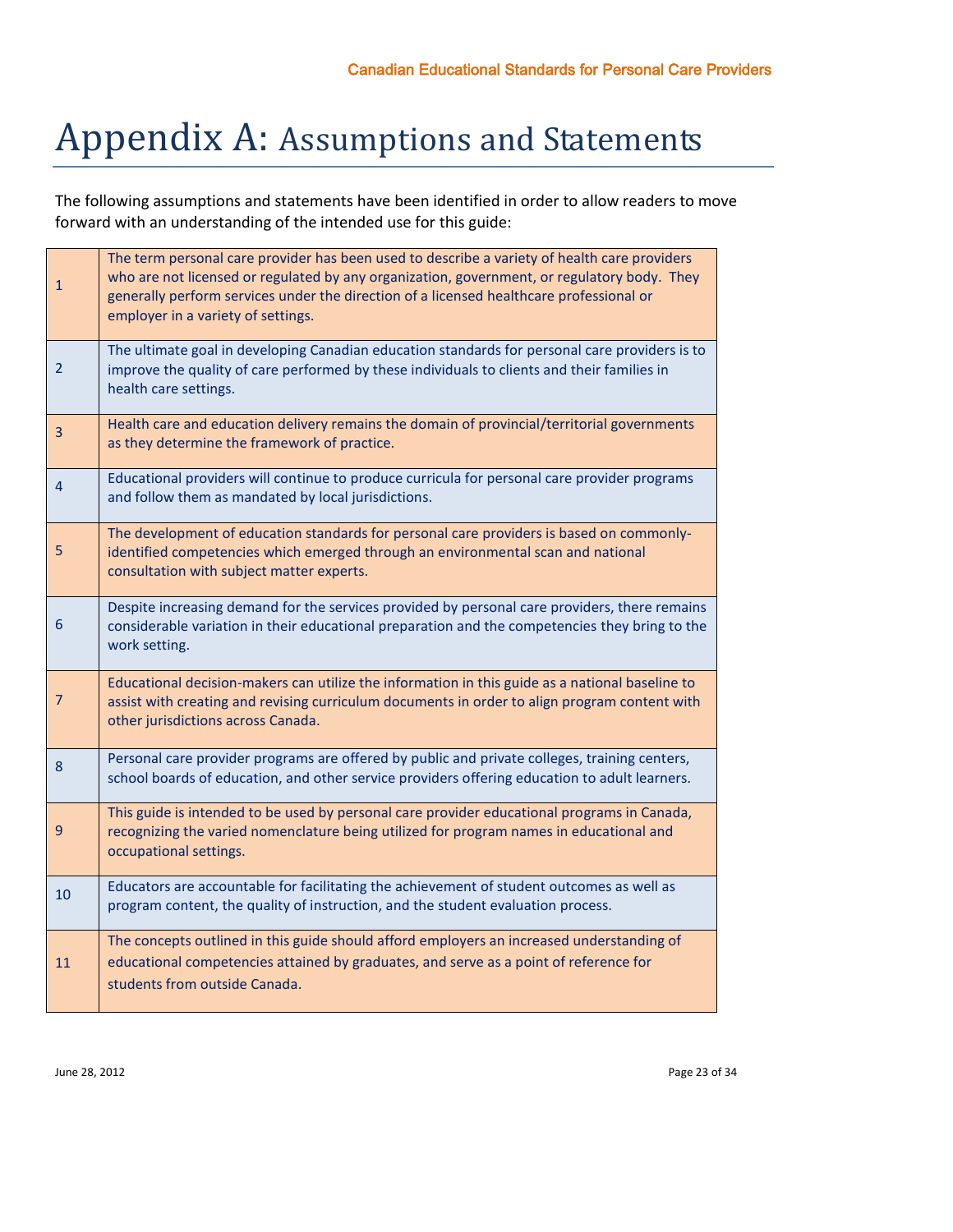# <span id="page-25-0"></span>Glossary

**Activities of Daily Living:** Activities of daily living are performed by the personal care provider to support clients' health and well-being, promote their ability to care for themselves and their families, assist them to enjoy leisure and recreation, and help them to contribute to society and the community. The need for, the client's response to, and the outcomes of performing these activities have been established over time and therefore, are predictable. In addition, what may be considered a routine activity of daily living in one client situation should not be considered a routine activity of daily living for all client situations. Personal care providers assist clients with their routine activities of living by following care plans, written guidelines, oral directions, and employer policies. These activities are supervised, directly or indirectly, by a regulated health professional/supervisor and/or they are under the direction of the client. Examples of activities of daily living include eating, bathing/personal hygiene, toileting, and mobility.<sup>8</sup> (Note: see Instrumental Activities of Daily Living)

**Administrative Standards:** For the purpose of this document, administrative standards encompass: program admission requirements, program delivery and length, educational resources, and instructor qualifications.

**Advocacy:** Actively support, protect and safeguard the rights and interests of a client, individual, and/or personal care provider role. Advocacy is undertaken in the best interest of the person(s).<sup>9</sup>

**Assessment:** Personal care providers apply a foundational or basic level of assessment in their work. They gather information about their client(s) through observation, reflection, and communication. They use a variety of sources (e.g., care plan, health care team, and client) and methods (e.g., reading, talking, observing) in assessment. Competence in basic assessment requires knowing when to assess, what to assess, and reporting the assessment information to the appropriate health care professional in a timely manner. $^{10}$ 

**Assistance with Medication:** Assistance with medication involves providing physical assistance to the client in taking their medications. Assistance may include such activities as opening the container for the individual, providing a glass of water for the client to drink while taking the medication, and/or placing the medication pack in the client's hand. In many jurisdictions, further actions relating to medications may be assigned to a personal care provider; however, these actions should be clearly be

June 28, 2012 Page 24 of 34

<sup>8</sup> http://www.tcu.gov.on.ca/pepg/audiences/colleges/progstan/health/supwork.html

 $^9$  Registered Nurses Association of British Columbia (2000), as cited in

http://gov.ns.ca/health/ccs/Scope\_of\_Practice\_CCA.pdf

<sup>10</sup> http://www.health.gov.bc.ca/library/publications/year/2007/CareAideCompetencyProjectFramework.pdf-509.6KB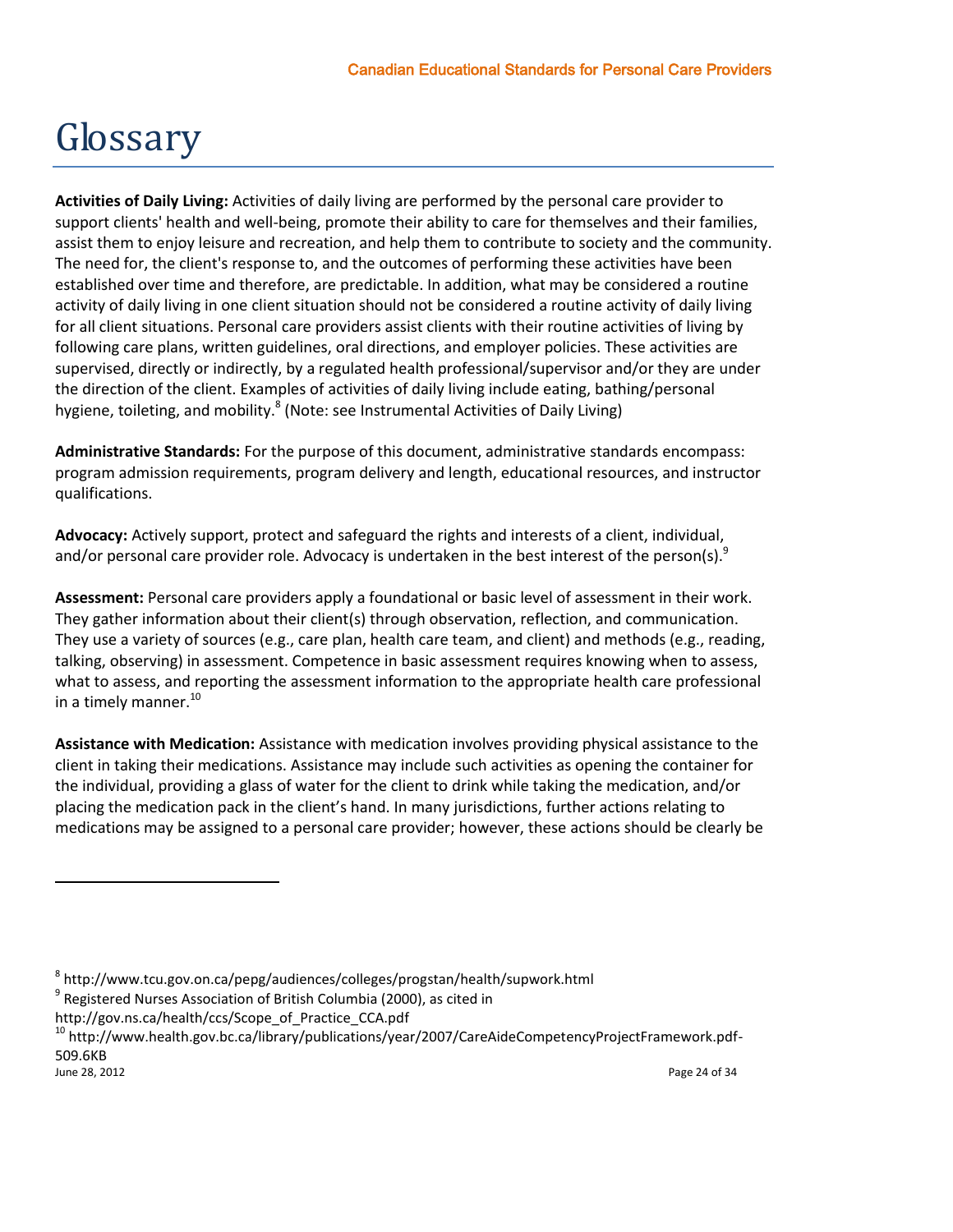delineated as "assignable tasks" or "delegated tasks" and the personal care provider must follow specific procedures.

**Care Plan:** A client-centered plan of action that is determined by clients or their alternative decision maker together with the health care team. Regulated health professionals and/or supervisors are accountable for the development of care/service plans, for the safe and competent implementation of these plans, for the evaluation of client outcomes, and for revisions to care/service plans as required. Personal care providers are responsible for competently carrying out assigned supportive care actions as outlined in care plans and according to established policies and procedures.<sup>11</sup>

**Client:** An individual or group of individuals who require personal care and support services from personal care providers. Clients may come from all ages across the lifespan and may be experiencing one or more physical, cognitive, emotional, spiritual, and/or behavioural challenges. In some clinical settings, a client may be referred to as a patient or a resident. The focus of the standards in this document is on elderly clients with defined health care needs (see Target Audience section for further detail).

**Client-Centered Care:** An approach in which clients are viewed as whole; it is not merely about delivering services where the client is located. Client-centered care involves advocacy, empowerment, and respecting the client's autonomy, voice, self-determination, and participation in decisionmaking. $12$ 

**Cognitive stimulation:** Awareness promotion of what is going on within the client's environment. This involves stimulation of all of the senses (i.e., sight, hearing, taste, touch, and smell) as appropriate, so as to increase client's awareness and interaction with their environment.

**Competence:** The integrated knowledge, skills and personal attributes required for a personal care provider to practice safely and ethically in a designated role and setting.

**Core Competencies:** Statements regarding specific knowledge, skills and personal attributes possessed by or able to be learned by individuals, which enable them to provide safe and proficient care for clients in many health care settings.

**Cultural Safety:** Sensitivity to culture and cultural differences, including recognition of the importance of respecting differences. It is also important to understand that power differentials, which are part of providing care, impact on cultural safety. $^{13}$ 

<sup>&</sup>lt;sup>11</sup> http://www.tcu.gov.on.ca/pepg/audiences/colleges/progstan/health/supwork.html

<sup>12</sup> http://www.rnao.org/Storage/15/933\_BPG\_CCCare\_Supplement.pdf

June 28, 2012 Page 25 of 34 <sup>13</sup> Adapted from Aboriginal Nurses Association of Canada, Canadian Association of Schools of Nursing & Canadian Nurses Association (2009b). Inuit and Métis Cultural Competence and Cultural Safety in First Nations, Nursing Education: An Integrated Review of the Literature. Ottawa: ANA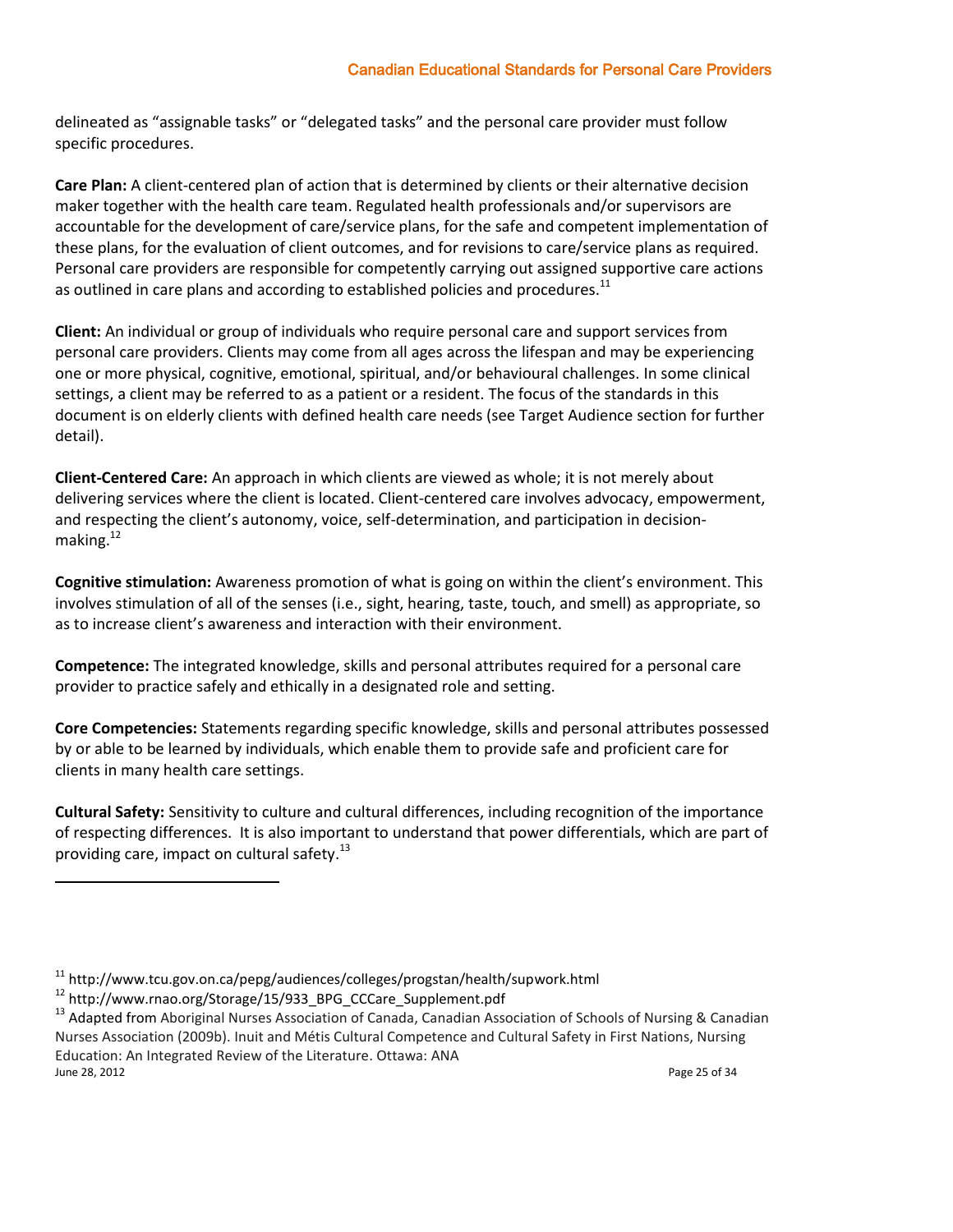**Curriculum:** A formal document (which includes non-formal elements) for an educational program, outlining learning objectives including content, approach to learning and assessment practices.

**Determinants of Health:** Definable entities that are associated with or induce population health outcomes. These entities include health behaviours, lifestyles and coping abilities, biology, gender and genetics, income and social status, culture, education, employment and working conditions, access to appropriate health services, and the physical environment. $14$ 

**Education Standards:** For the purpose of this document, education standards encompass program outcomes and core competencies.

**Ethical:** An individual's fundamental disposition toward what is good and right, and the associated action (i.e., the action an individual recognizes or believes to be the best outcome in a particular situation).

**Family:** The member(s) of the family are defined by the client and can include families of origin, families of choice, and persons of representation.

**Foundational Knowledge:** Essential information appropriate to the personal care provider role about aging, growth and development throughout the lifespan; supportive personal care and home management services; communication; general health and healthy behaviours; common cognitive, physical, behavioural, and emotional conditions; and, health and safety practices.<sup>15</sup>

**Health:** Health is a state of complete physical, mental and social well-being and not merely the absence of disease or infirmity.<sup>16</sup>

**Health Care Team:** Individuals who by working together provide health, personal and supportive care, and/or home management services to clients. The team may consist of, but is not limited to, different configurations of the client, regulated health professionals and other professionals, unregulated care providers, and/or other caregivers (including the client's family). Within the team, the client remains its center and client-directed care its focus. All health care team members maintain client confidentiality.<sup>17</sup>

<sup>14</sup> http://www.nanb.nb.ca/PDF/Nurse\_Practitioner\_Core\_Competencies\_FINAL-2010-E.pdf

<sup>15</sup> Adopted from http://www.tcu.gov.on.ca/pepg/audiences/colleges/progstan/health/supwork.html (Basic Knowledge)

<sup>&</sup>lt;sup>16</sup> Preamble to the Constitution of the World Health Organization as adopted by the International Health Conference, New York, 19 June - 22 July 1946; signed on 22 July 1946 by the representatives of 61 States (Official Records of the World Health Organization, no. 2, p. 100) and entered into force on 7 April 1948. The definition has not been amended since 1948.

June 28, 2012 Page 26 of 34 <sup>17</sup> Adopted from http://www.tcu.gov.on.ca/pepg/audiences/colleges/progstan/health/supwork.html<br><sup>June</sup> 28, 2012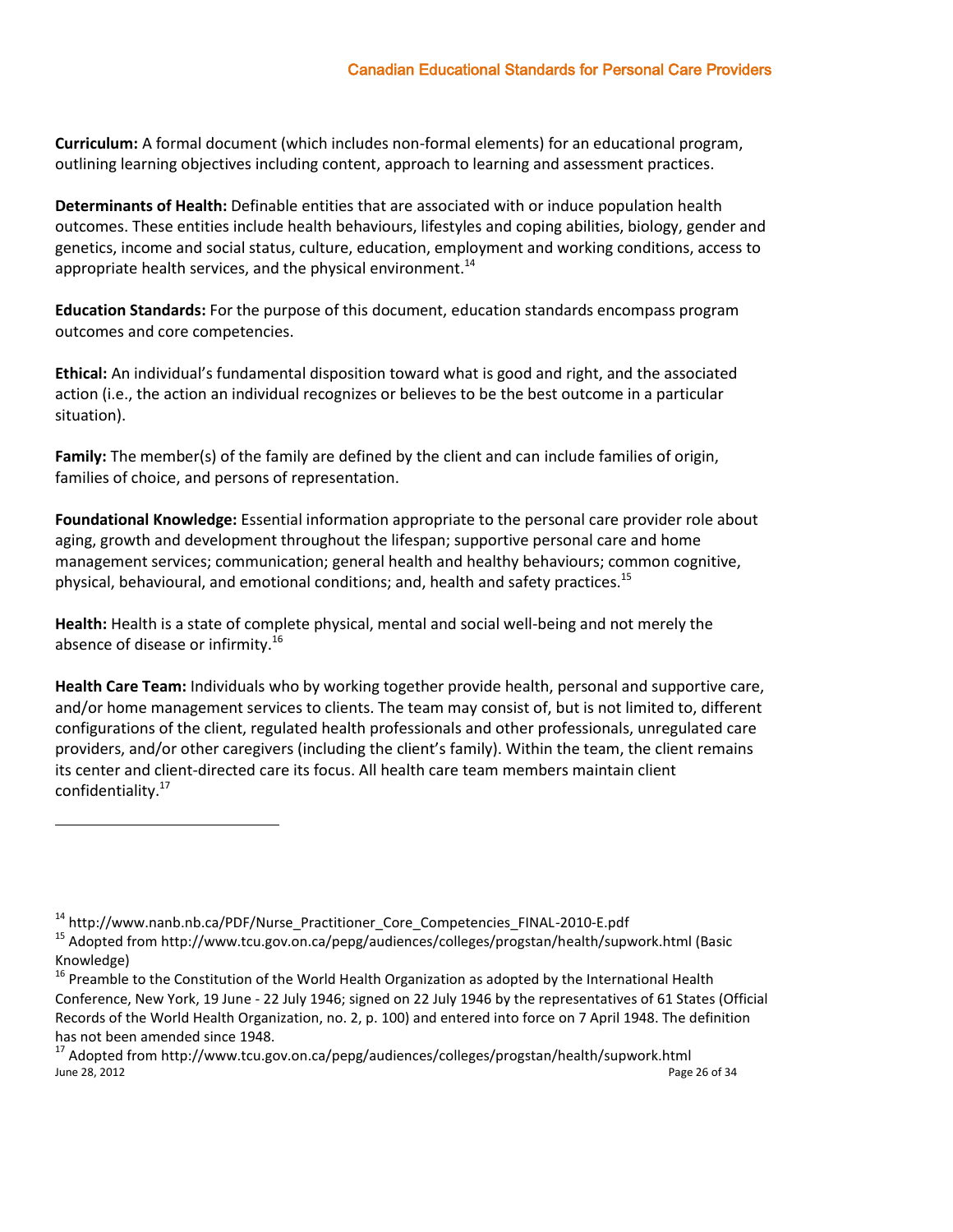**Instrumental Activities of Daily Living:** Activities related to the client's independent living, involving interactions with the physical and social environment, which may include but are not limited to: preparing food, managing money, shopping, and cleaning. (Note: see Activities of Daily Living)

**Personal Care:** Personal care includes those activities that support the client's physical, cognitive, emotional, spiritual, and behavioural requirements. Personal care activities are directed toward supporting the client's communication; activities of daily living, personal hygiene such as bathing, dressing/undressing, grooming, skin care, and oral care; meal planning and preparation; eating; hydration, elimination, sleeping; mobility; leisure and recreation; and, the promotion of comfort and safety activities. Personal care provided by the personal support worker supports the client's health, well-being, and sense of self-determination.<sup>18</sup>

**Personal Care Provider:** A generic term used to identify a variety of health care providers who are not licensed or regulated by a membership organization, government, or regulatory body, and who perform services under the direction of a licensed healthcare professional (e.g., registered nurse), or employer in a variety of settings (e.g., long-term care, continuing care and acute care facilities, and home care).

**Practice Experience:** The learning experience where students are provided with a supervised practical application of knowledge and skills learned during the theory (classroom) component of an educational program. This experience may be instructor led or precepted (host-supervised).

**Problem Solving:** Problem solving includes identifying and analyzing a problem; identifying priorities and options, consequences and source of assistance; utilizing the safest, most appropriate action to rectify the problem; and, evaluating the outcome. Competent personal care providers use a systematic problem solving process, both independently and in consultation and collaboration with other members of the health care team.<sup>19</sup> "Think and solve problems" are identified as Essential Employability Skills by the Conference Board of Canada.<sup>20</sup>

**Professional Behaviour:** While personal care providers are not defined as professionals, they are expected to behave in a professional manner. This means that they will conform to the technical, social, or ethical standards expected of an individual within the health care field. This includes all aspects of performance: communication, ethics, accountability, responsibility, respect, appearance, utilization of knowledge and problem solving, and giving and receiving feedback in a positive manner.

June 28, 2012 Page 27 of 34  $^{20}$  www.conferenceboard.ca/topics/education

<sup>18</sup> http://www.tcu.gov.on.ca/pepg/audiences/colleges/progstan/health/supwork.html

<sup>19</sup> http://www.health.gov.bc.ca/library/publications/year/2007/CareAideCompetencyProjectFramework.pdf-509.6KB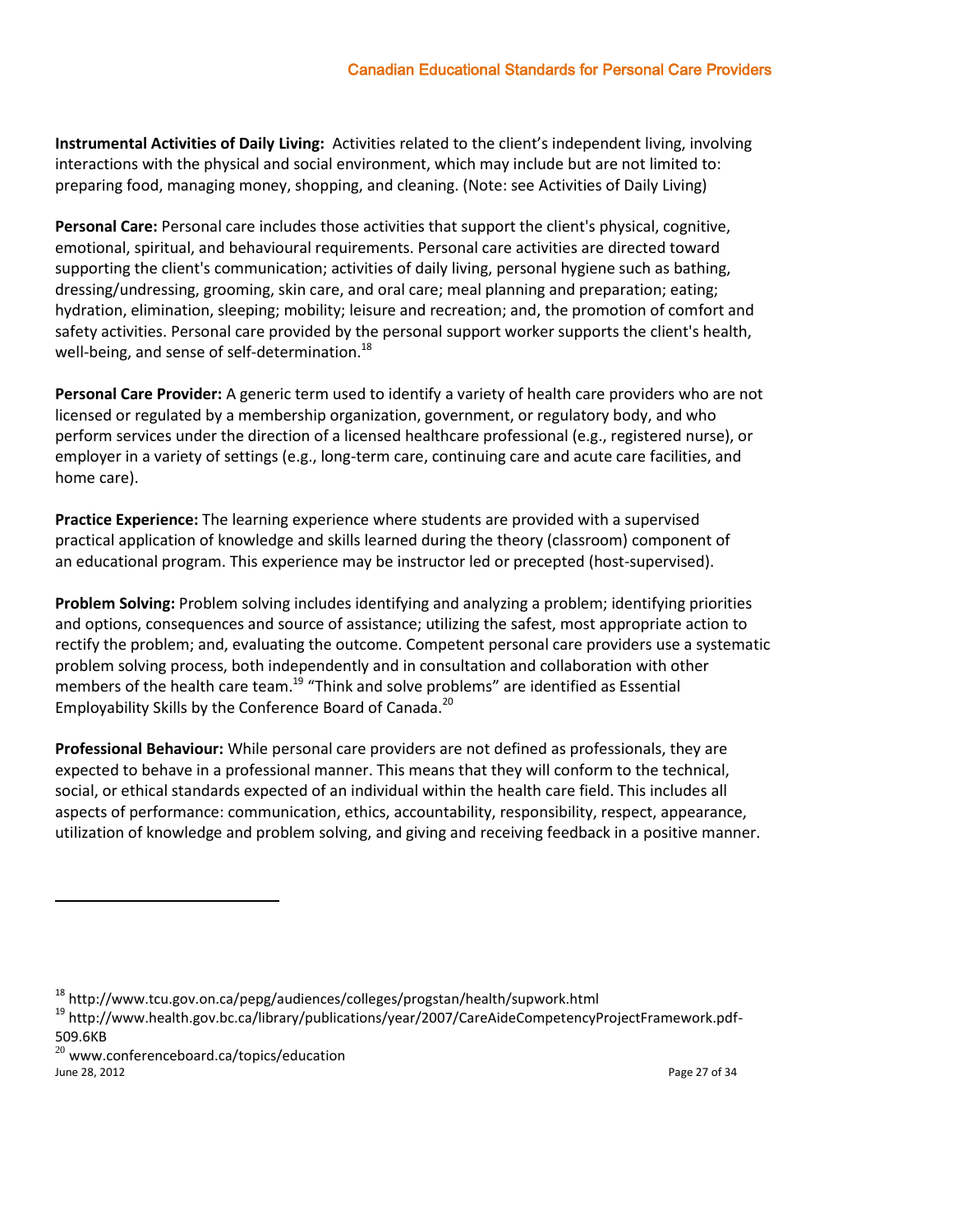**Program Learning Outcomes:** They are broad statements regarding the criteria or standards for acceptable student performance. They represent the general knowledge, skills, and personal attitudes students will acquire as a result of attending and graduating from a personal care provider program.

**Regulated Health Professional:** Those individuals who are members of a regulatory body mandated by legislation and companion acts. The legislative framework describes the self-regulation and the companion acts contain the scope of legislated practice, professional designation and title, and the controlled acts approved for the profession. In assigning activities to and supervising personal support workers, regulated health professionals should be satisfied those fulfilling the personal care functions are competent. The regulated health professional has the responsibility to provide continuing supervision for personal care providers. In addition to supervising these workers, regulated health professionals guide, direct, teach, and may, under specific conditions, assign tasks that may be out of the personal care providers' scope of employment, for which they have demonstrated competence to perform.<sup>21</sup>

**Responsive Behaviour:** Responsive behaviour has been described in the research (Cohen‐Mansfield, 2000) as: 1) verbally non‐aggressive (verbal complaints, constant requests for attentions), 2) verbally aggressive (cursing, sexual content), 3) physically non-aggressive (pacing, undressing, handling objects), and 4) physically aggressive (spitting, hitting throwing objects, physical sexual advances and hurting self or others).<sup>22</sup>

**Right to Refuse Care:** It is understood that all clients have the right to refuse care measures and treatment, after they have been fully informed of the outcomes of refusing that care. The client's decision must be understood, accepted, and respected by the personal care provider. Refusal of care should be documented and reported to the personal care provider's supervisor.

**Rights:** Those legal, social or ethical principles that describe basic rights to which individuals are entitled, including human rights, legal rights, and client's rights.

**Safe Care:** Reduction or mitigation of unsafe acts within the health care system, as well as through the use of best practices, shown to lead to optimal client outcomes.<sup>23</sup>

**Scope of Employment**: The range of responsibilities as defined by an employer through job descriptions and policies.<sup>24</sup>

June 28, 2012 Page 28 of 34

<sup>21</sup> http://www.tcu.gov.on.ca/pepg/audiences/colleges/progstan/health/supwork.html

 $^{22}$  http://www.oanhss.org/AM/Template.cfm?Section=Home&Template=/CM/ContentDisplay.cfm& ContentID=8070

<sup>&</sup>lt;sup>23</sup> http://www.cna-aiic.ca/CNA/documents/pdf/publications/PS102\_Patient\_Safety\_e.pdf <sup>24</sup> http://gov.ns.ca/health/ccs/Scope\_of\_Practice\_CCA.pdf<br>June 28, 2012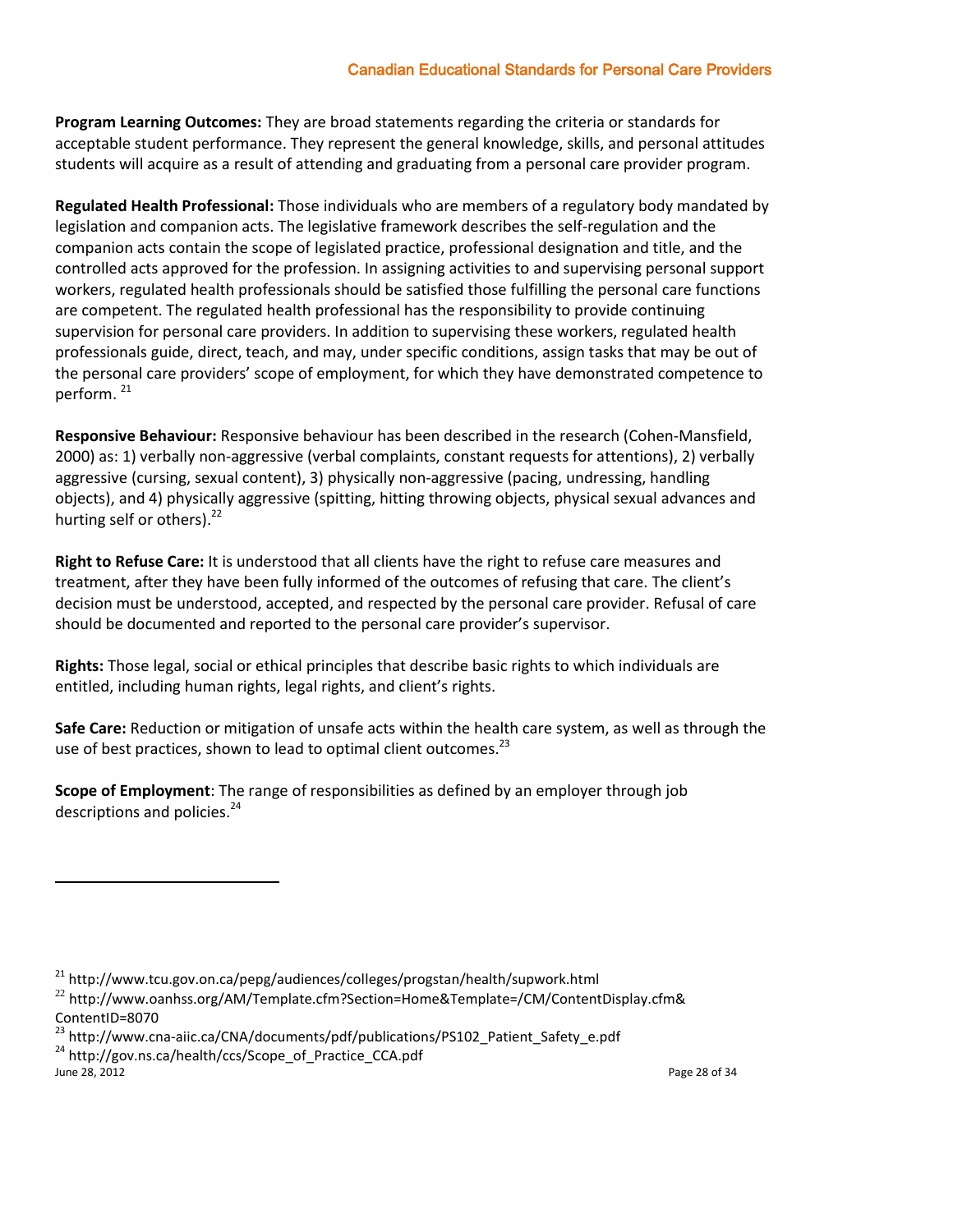### Canadian Educational Standards for Personal Care Providers

**Spirituality:** Values, beliefs, practices and concerns about the meaning and purpose in life, including religion.

**Unregulated Care Provider:** Health care providers not regulated through legislation. Unregulated care providers perform clearly-identified services under the direction and/or supervision of a client, family member, regulated health professional, or employer. Unregulated care providers include for example, personal support workers, personal attendants, homemakers, occupational therapist assistants, physiotherapist assistants, psychiatric assistants, and family/lay visitors.<sup>25</sup>

W**ork-Life Balance:** It is a state of well-being that a person can reach, or can set as a goal, in order to allow that person to manage effectively multiple responsibilities at work, at home and in the community. Work-life balance is different for everyone. It supports physical, emotional, family, and community health and does so without grief, stress or negative impact.<sup>26</sup>

 $\overline{a}$ 

June 28, 2012 Page 29 of 34

<sup>25</sup> http://www.tcu.gov.on.ca/pepg/audiences/colleges/progstan/health/supwork.html

<sup>26</sup> http://www.phac-aspc.gc.ca/publicat/work-travail/report1/index-eng.php as cited from

http://wmhp.cmhaontario.ca/workplace-mental-health-core-concepts-issues/issues-in-the-workplace-thataffect-employee-mental-health/work-life-balance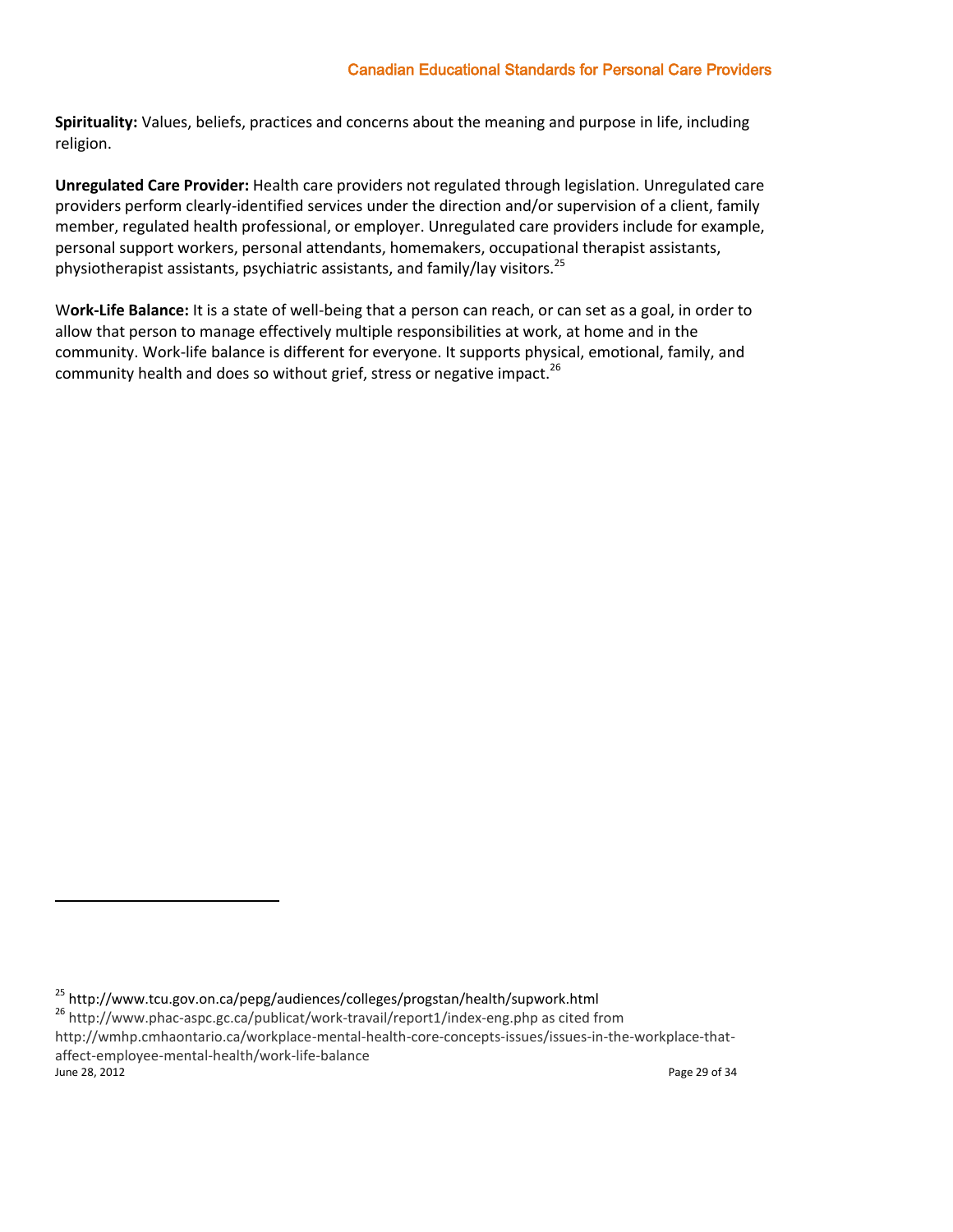# <span id="page-31-0"></span>Bibliography

Aboriginal Nurses Association of Canada, Canadian Association of Schools of Nursing & Canadian Nurses Association (2009a). Cultural Competence and Cultural Safety in Nursing Education: A Framework for First Nations, Inuit and Métis Nursing. Retrieved February 2012 from [http://www.anac.on.ca/Documents/Making%20It%20Happen%20Curriculum%20Project/FINALFRAME](http://www.anac.on.ca/Documents/Making%20It%20Happen%20Curriculum%20Project/FINALFRAMEWORK.pdf) [WORK.pdf](http://www.anac.on.ca/Documents/Making%20It%20Happen%20Curriculum%20Project/FINALFRAMEWORK.pdf)

Aboriginal Nurses Association of Canada, Canadian Association of Schools of Nursing & Canadian Nurses Association (2009b). Cultural Competence and Cultural Safety in First Nations, Inuit and Métis Nursing Education: An Integrated Review of the Literature. Retrieved February 2012 from [https://www.uleth.ca/dspace/bitstream/handle/10133/720/An\\_Integrated\\_Review\\_of\\_the\\_Literature](https://www.uleth.ca/dspace/bitstream/handle/10133/720/An_Integrated_Review_of_the_Literature.pdf?sequence=1) [.pdf?sequence=1](https://www.uleth.ca/dspace/bitstream/handle/10133/720/An_Integrated_Review_of_the_Literature.pdf?sequence=1)

Alberta Health and Wellness (2001). Health Care Aids Competencies Profile. Retrieved December 2011 fro[m http://www.health.alberta.ca/documents/HC-Aides-Competency-2001.pdf](http://www.health.alberta.ca/documents/HC-Aides-Competency-2001.pdf)

Amichand S, Ireland M, Orynik K, Potter J, & VanKleef J. (2007). Quality Assurance in PLAR: A Guide for Institutions. Retrieved December 2011 from [http://www.aic.lv/ace/ace\\_disk/2007\\_09/sem07\\_09/Amsterd\\_APEL/plar-evc-canada2.pdf](http://www.aic.lv/ace/ace_disk/2007_09/sem07_09/Amsterd_APEL/plar-evc-canada2.pdf)

Association of Canadian Community Colleges (released on ACCC website Spring/Summer 2012). National Educational Standards for Personal Care Providers: Environmental Scan.

Aurora College (2011). PROGRAM: 159 - Personal Support Worker. Retrieved December 2011 from [http://www.auroracollege.nt.ca/\\_live/pages/wpPages/ProgramInfoDisplay.aspx?id=93&tp=PRG](http://www.auroracollege.nt.ca/_live/pages/wpPages/ProgramInfoDisplay.aspx?id=93&tp=PRG)

Bloom, B.S. (1956). Taxonomy of Educational Objectives, Handbook 1: The Cognitive Domain. New York: David McKay Co. Inc.

British Columbia Institute of Technology (year unknown). International Credential Evaluation Service. Retrieved November 2011 from<http://www.bcit.ca/ices/>

Canadian Association of Continuing Care Educators (2007). Terms of Reference.

Canadian Association of Continuing Care Educators (2009). Unregulated Health Care Support Workers in Canada: A Comparison. Presentation at the Canadian Association of Continuing Care Educators (CACCE) Annual Conference.

Canadian Home Care Association (2003). Canadian Home Care Human Resources Study. Retrieved December 2011 from<http://www.cdnhomecare.ca/media.php?mid=1030>

Canadian Nurses Association (2008a). Unregulated Health Workers: A Canadian and Global Perspective. Retrieved March 2012 fro[m http://www2.cna](http://www2.cna-aiic.ca/CNA/documents/pdf/publications/Unregulated_Health_Workers_04_2008_e.pdf)[aiic.ca/CNA/documents/pdf/publications/Unregulated\\_Health\\_Workers\\_04\\_2008\\_e.pdf](http://www2.cna-aiic.ca/CNA/documents/pdf/publications/Unregulated_Health_Workers_04_2008_e.pdf)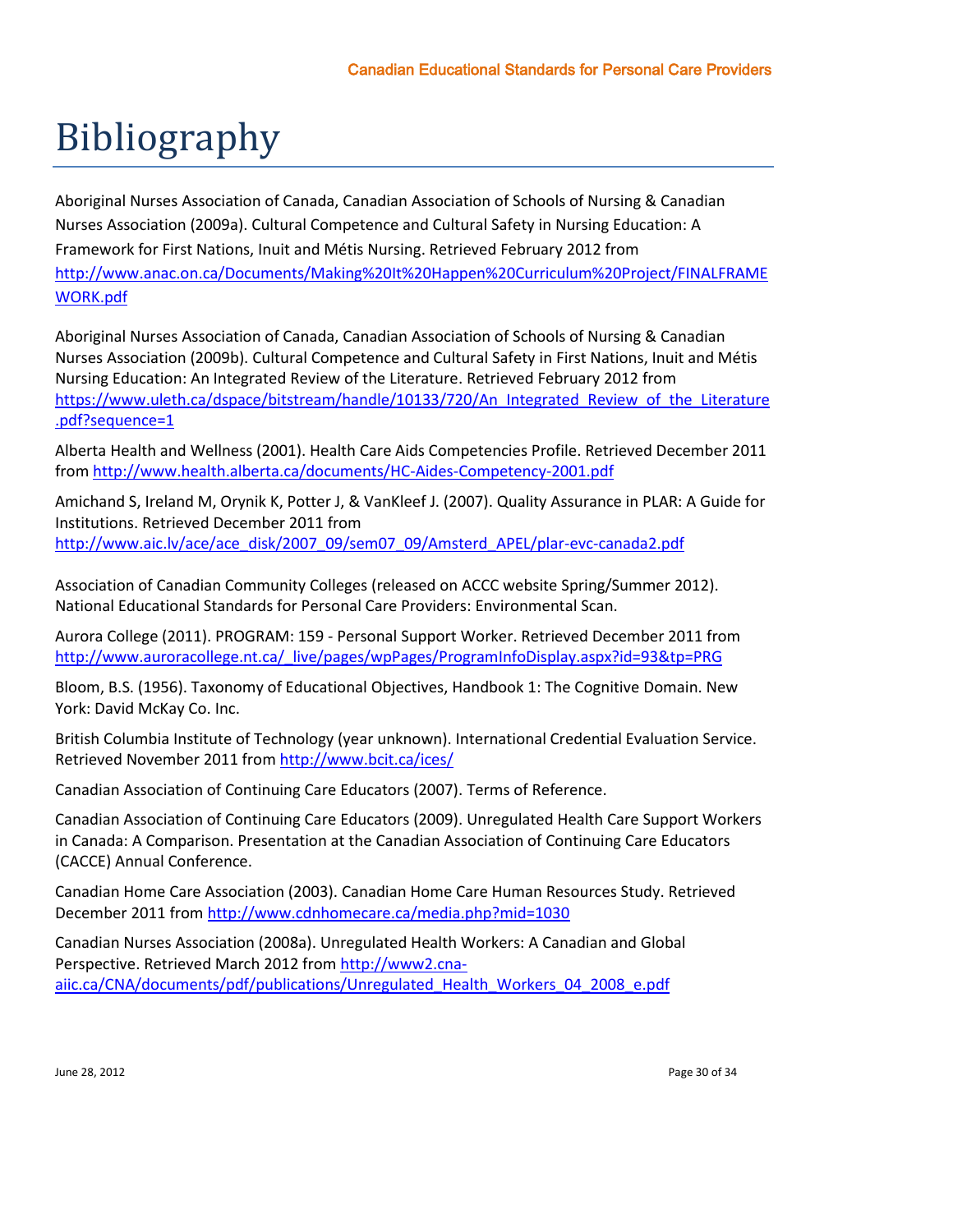Canadian Nurses Association (2008b). Valuing Health-Care Team Members: Working with Unregulated Health Workers. Retrieved May 2012 fro[m http://www2.cna](http://www2.cna-aiic.ca/CNA/documents/pdf/publications/UHW_Final_Report_e.pdf)[aiic.ca/CNA/documents/pdf/publications/UHW\\_Final\\_Report\\_e.pdf](http://www2.cna-aiic.ca/CNA/documents/pdf/publications/UHW_Final_Report_e.pdf)

Canadian Nurses Association (2009). Increasing Use of Unregulated Health Workers: Issues Discussion at Annual Meeting. Retrieved May 2012 fro[m http://www.cna](http://www.cna-nurses.ca/CNA/documents/pdf/publications/Annual_Meeting_Issues_Disc_UHW_e.pdf)[nurses.ca/CNA/documents/pdf/publications/Annual\\_Meeting\\_Issues\\_Disc\\_UHW\\_e.pdf](http://www.cna-nurses.ca/CNA/documents/pdf/publications/Annual_Meeting_Issues_Disc_UHW_e.pdf)

Canadian Research Network for Care in the Community (2010). Backgrounder: Home Support Workers in the Continuum of Care for Older People. Retrieved November 2011 from [http://www.oanhss.org/AM/Template.cfm?Section=External\\_Reports&Template=/CM/ContentDisplay](http://www.oanhss.org/AM/Template.cfm?Section=External_Reports&Template=/CM/ContentDisplay.cfm&ContentID=7198) [.cfm&ContentID=7198](http://www.oanhss.org/AM/Template.cfm?Section=External_Reports&Template=/CM/ContentDisplay.cfm&ContentID=7198)

Church K, Diamond T, & Voronka J. (2004). In Profile: Personal Support Workers in Canada. Retrieved December 2011 from<http://www.ryerson.ca/ds/pdf/inprofile.pdf>

College of Nurses of Ontario (2009). Working With Unregulated Care Providers, Practice Guideline. Retrieved December 2011 from [http://www.cno.org/Global/docs/prac/41014\\_workingucp.pdf](http://www.cno.org/Global/docs/prac/41014_workingucp.pdf)

College of Registered Nurses of British Columbia (2011). Glossary. Retrieved December 2011 from [https://www.crnbc.ca/Glossary/Pages/Default.aspx#F](https://www.crnbc.ca/Glossary/Pages/Default.aspx%23F)

Continuing Care Assistant Program Advisory Committee (2009). Scope of Practice of the Continuing Care Assistant (CCA) in Nova Scotia. Retrieved December 2011 from [http://gov.ns.ca/health/ccs/Scope\\_of\\_Practice\\_CCA.pdf](http://gov.ns.ca/health/ccs/Scope_of_Practice_CCA.pdf)

Department of Social Development (2011). Home Support Service Standards. [http://www2.gnb.ca/content/dam/gnb/Departments/sd](http://www2.gnb.ca/content/dam/gnb/Departments/sd-ds/pdf/Standards/HomeSupportServicesStandards.pdf)[ds/pdf/Standards/HomeSupportServicesStandards.pdf](http://www2.gnb.ca/content/dam/gnb/Departments/sd-ds/pdf/Standards/HomeSupportServicesStandards.pdf)

Dukes M. (2009). Competency profiles and educational programs. Presentation by Conjoint Accreditation Services for the Collaborative Forum on Health Science Education.

Emergency Medical Services (year unknown). Education Agenda for the Future: A Systems Approach. Retrieved November 2011 from<http://www.nhtsa.gov/people/injury/ems/FinalEducationAgenda.pdf>

FOODSAFE (2009). FOODSAFE Program. Retrieved December 2011 from<http://www.foodsafe.ca/>

Government of Canada (2010). Criminal Record Background Checks, Vulnerable Sector and Pardons. Retrieved November 2011 from<http://news.gc.ca/web/article-eng.do?m=/index&nid=528419>

Government of Ontario (2007). Ontario Regulation 79/10: Long-Term Care Homes Act. Section 47.2(b). Retrieved December 2011 from [http://www.e](http://www.e-laws.gov.on.ca/html/source/regs/english/2010/elaws_src_regs_r10079_e.htm)[laws.gov.on.ca/html/source/regs/english/2010/elaws\\_src\\_regs\\_r10079\\_e.htm](http://www.e-laws.gov.on.ca/html/source/regs/english/2010/elaws_src_regs_r10079_e.htm)

Government of Ontario (2011). Ontario Creating Registry for Personal Support Workers. Retrieved November 2011 from [http://news.ontario.ca/mohltc/en/2011/05/ontario-creating-registry-for](http://news.ontario.ca/mohltc/en/2011/05/ontario-creating-registry-for-personal-support-workers.html)[personal-support-workers.html](http://news.ontario.ca/mohltc/en/2011/05/ontario-creating-registry-for-personal-support-workers.html)

Hambleton RK, & Powell S. (1983). A framework for viewing the process of standard-setting. Evaluation & the Health Professions, 6(1), 3-24.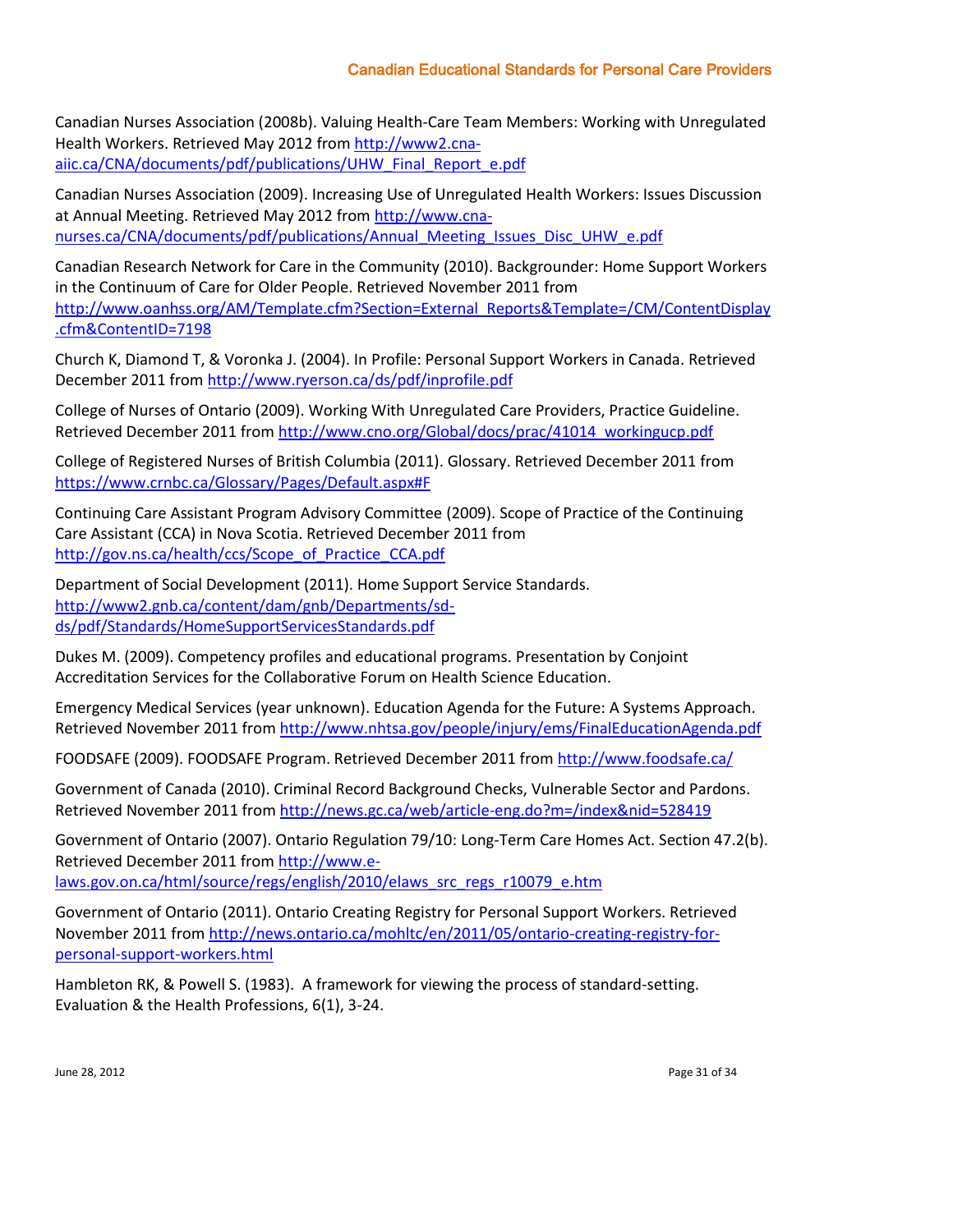Health Association Nova Scotia (2010). Continuing Care Assistant (CCA) Generic Job Description Template. Retrieved December 2011 from <http://www.novascotiacca.ca/Generic.aspx?portalName=ha><sup>27</sup>

Health Canada (2010).Workplace Hazardous Materials Information System - Official National Site. Retrieved November 2011 from [http://www.hc-sc.gc.ca/ewh-semt/occup-travail/whmis-simdut/index](http://www.hc-sc.gc.ca/ewh-semt/occup-travail/whmis-simdut/index-eng.php)[eng.php](http://www.hc-sc.gc.ca/ewh-semt/occup-travail/whmis-simdut/index-eng.php)

Health Professions Regulatory Advisory Council (2006a). Regulation of Health Professions in Ontario: New Directions. Retrieved December 2011 from [http://www.hprac.org/en/reports/resources/New\\_Directions\\_April\\_2006\\_EN.pdf](http://www.hprac.org/en/reports/resources/New_Directions_April_2006_EN.pdf)

Health Professions Regulatory Advisory Council (2006b).The Regulation of Personal Support Workers. Retrieved November 2011 from [http://www.hprac.org/en/reports/resources/PSW-FinalReportSept27-](http://www.hprac.org/en/reports/resources/PSW-FinalReportSept27-06.pdf) [06.pdf](http://www.hprac.org/en/reports/resources/PSW-FinalReportSept27-06.pdf)

Hunter D. (year unknown). Defining Educational Standards and Determining Their Reasonableness. Retrieved November 2011 from

[http://www.saskschoolboards.ca/old/ResearchAndDevelopment/ResearchReports/EvaluationAndRep](http://www.saskschoolboards.ca/old/ResearchAndDevelopment/ResearchReports/EvaluationAndReporting/99-07.htm) [orting/99-07.htm](http://www.saskschoolboards.ca/old/ResearchAndDevelopment/ResearchReports/EvaluationAndReporting/99-07.htm)

Kelly RT. (2009). Workbook to Accompany Mosby's Canadian Textbook for the Support Worker, 2nd edition. Toronto, ON: Elsevier Canada.

Klieme E, Avenarius H, Blum W, Döbrich P, Gruber H, Prenzel M, et al. (2004). The Development of National Educational Standards: An Expertise. Retrieved November 2011 from [http://www.bmbf.de/pub/the\\_development\\_of\\_national\\_educationel\\_standards.pdf](http://www.bmbf.de/pub/the_development_of_national_educationel_standards.pdf)

Livingston SA, & Zieky MJ. (1982). Passing Scores: A Manual for Setting Standards of Performance on Educational and Occupational Tests. Retrieved December 2011 from [http://www.ets.org/Media/Research/pdf/passing\\_scores.pdf](http://www.ets.org/Media/Research/pdf/passing_scores.pdf)

Ministère de l'Éducation, du Loisir et du Sport, Gouvernement du Québec (2010). La Formation professionnelle et technique au Québec. Retrieved January 2011 from <http://inforoutefpt.org/documents/fptauQuebec.pdf>

Ministry of Health (2007a). Care Aide Competency Project: Framework of Practice for Community Health Workers & Resident Care Attendants. Retrieved December 2011 from [http://www.health.gov.bc.ca/library/publications/year/2007/CareAideCompetencyProjectFramework.](http://www.health.gov.bc.ca/library/publications/year/2007/CareAideCompetencyProjectFramework.pdf) [pdf](http://www.health.gov.bc.ca/library/publications/year/2007/CareAideCompetencyProjectFramework.pdf)

June 28, 2012 Page 32 of 34 <sup>27</sup> Click 'CCA Job Description Template' under the heading of 'What's New' to obtain the pdf document from the website.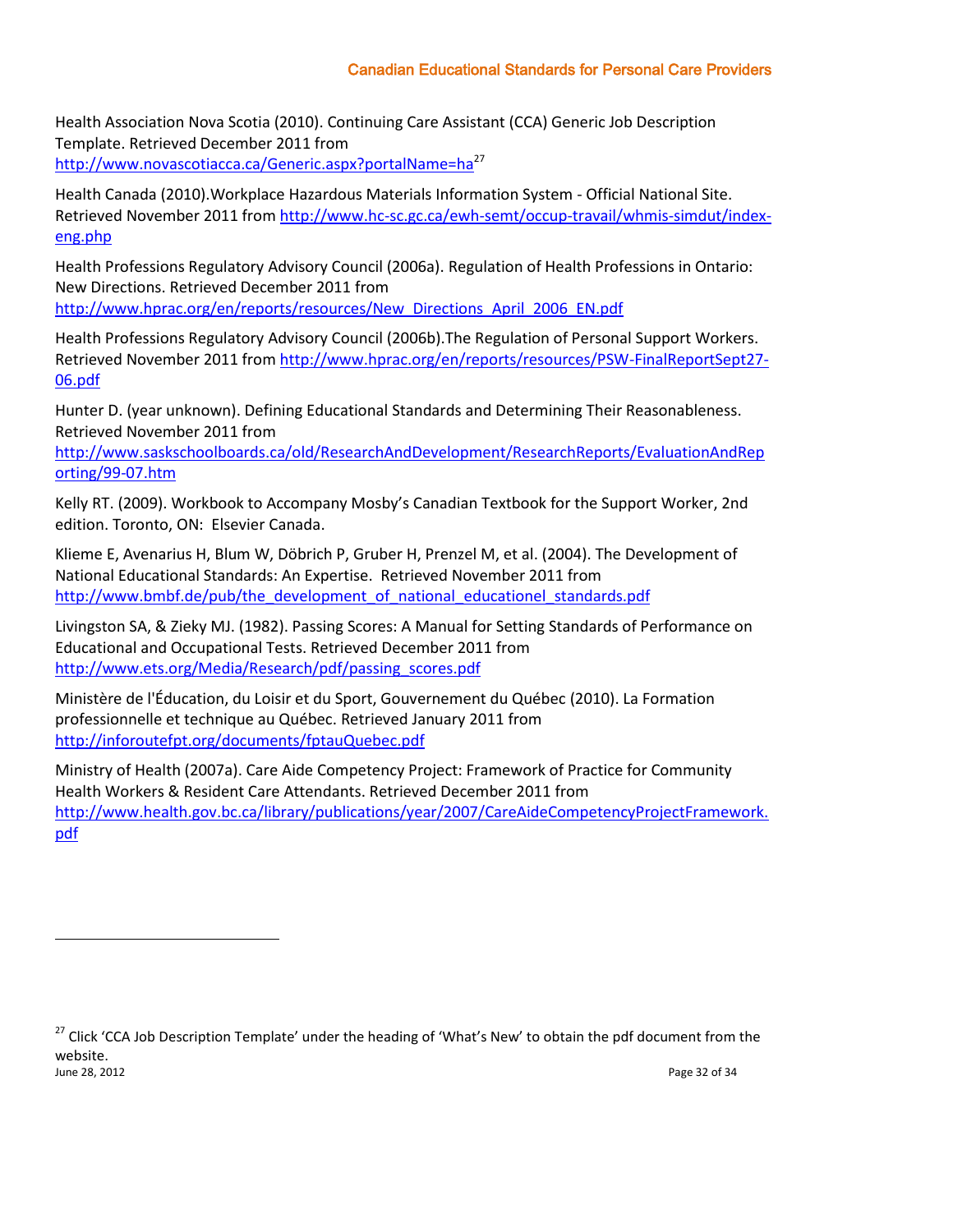Ministry of Health (2007b). Framework of Practice for Community Health Workers and Resident Care Attendants. Retrieved November 2011 from

[http://www.health.gov.bc.ca/library/publications/year/2007/CareAideCompetencyProjectFramework.](http://www.health.gov.bc.ca/library/publications/year/2007/CareAideCompetencyProjectFramework.pdf) [pdf](http://www.health.gov.bc.ca/library/publications/year/2007/CareAideCompetencyProjectFramework.pdf)

Ministry of Health and Long-Term Care (2006). Tuberculosis Protocol. Retrieved December 2011 from [https://www.publichealthontario.ca/imageserver/content/publichealth/TBPConsolidated\\_Sept06.pdf](https://www.publichealthontario.ca/imageserver/content/publichealth/TBPConsolidated_Sept06.pdf)

Ministry of Health Services (2011). British Columbia Care Aide & Community Health Worker Registry. Retrieved November 2011 from<http://www.cachwr.bc.ca/>

Ministry of Training, Colleges and Universities (2004). Personal Support Worker Program Standards. Retrieved December 2011 from

<http://www.tcu.gov.on.ca/pepg/audiences/colleges/progstan/health/supwork.html>

National Association of Career Colleges (2010). Personal Support Worker. Retrieved December 2011 fro[m www.nacc.ca/w\\_personal\\_support\\_worker](../../Users/Laura/AppData/Local/Microsoft/Windows/Temporary%20Internet%20Files/Low/Content.IE5/AppData/Local/Local%20Settings/Temporary%20Internet%20Files/Content.IE5/Local%20Settings/Temporary%20Internet%20Files/Content.IE5/Local%20Settings/Temporary%20Internet%20Files/Content.IE5/ZX9VOXPU/www.nacc.ca/w_personal_support_worker)

Nova Scotia Department of Health. (2005). Health human resources action plan. Retrieved December 2011 fro[m http://www.gov.ns.ca/health/reports/pubs/hhr\\_action\\_plan.pdf](http://www.gov.ns.ca/health/reports/pubs/hhr_action_plan.pdf)

Nova Scotia Department of Health (2009). Continuing Care Assistant Program Curriculum Standards. Electronic PDF Version.

One World Inc. (2011). Forum Final Report: Developing Educational Standards for Unregulated Care Providers.

Ontario Community Support Association (1997). Ministry of Health and Long Term Care Personal Support Worker Training Standards. Retrieved December 2011 from [http://www.ocsa.on.ca/userfiles/PSW\\_Training\\_Standards.pdf](http://www.ocsa.on.ca/userfiles/PSW_Training_Standards.pdf)

Pan-Canadian Planning Committee for Unregulated Health Care Workers (2009). Highlights of the 2009 Pan-Canadian Symposium: Maximizing Health Human Resources: Valuing Unregulated Health Care Workers. Retrieved January 2011 from [http://www.cna](http://www.cna-nurses.ca/cna/documents/pdf/publications/UCP_Final_Report_e.pdf)[nurses.ca/cna/documents/pdf/publications/UCP\\_Final\\_Report\\_e.pdf](http://www.cna-nurses.ca/cna/documents/pdf/publications/UCP_Final_Report_e.pdf)

Personal Support Network of Ontario. (2010). Fact Sheet: What Can a PSW Do? Role of Personal Support Workers and Areas of Ability. Retrieved December 2011 from <http://www.psno.ca/pdf/What%20can%20a%20PSW%20Do%20FS.pdf>

Pan-Canadian Planning Committee on Unregulated Health Workers (2009b). Unregulated Health Workers: A Canadian and Global Perspective. Retrieved March 2012 fro[m http://www2.cna](http://www2.cna-aiic.ca/CNA/documents/pdf/publications/UHW_Final_Report_e.pdf)[aiic.ca/CNA/documents/pdf/publications/UHW\\_Final\\_Report\\_e.pdf](http://www2.cna-aiic.ca/CNA/documents/pdf/publications/UHW_Final_Report_e.pdf)

Personal Support Network of Ontario (2011). FAQ's. Retrieved November 2011 from [http://www.psno.ca/faq.php#where](http://www.psno.ca/faq.php%23where)

PEI Health Sector Council (2009). A Review of Resident Care Worker Education in Prince Edward Island. Retrieved December 2011 from [http://peihsc.ca/wp-content/uploads/2011/01/RCW\\_report\\_final.pdf](http://peihsc.ca/wp-content/uploads/2011/01/RCW_report_final.pdf)

Public Health Agency of Canada (2006). Canadian Immunization Guide Seventh Edition - 2006. Retrieved January 2011 from<http://www.phac-aspc.gc.ca/publicat/cig-gci/index-eng.php>